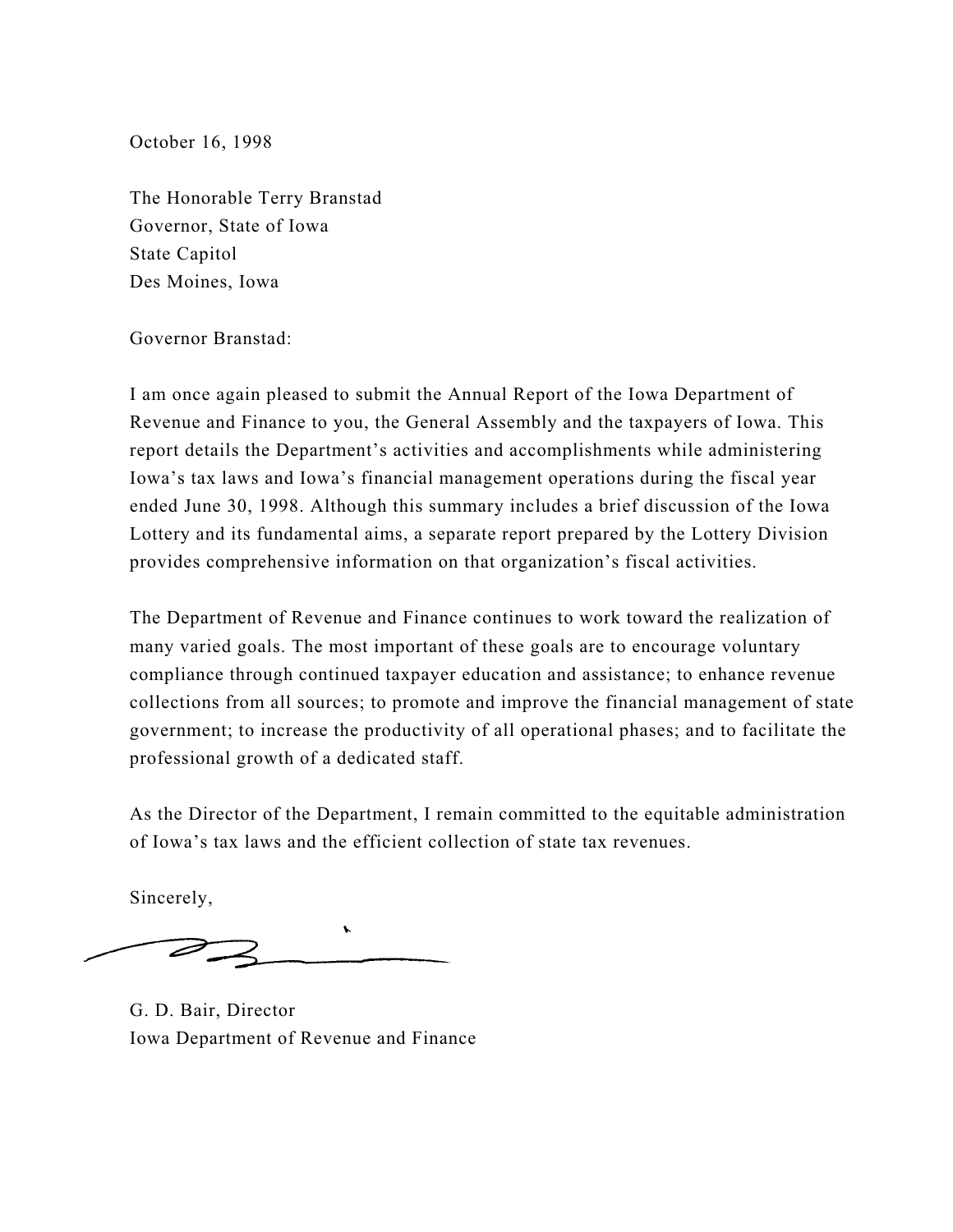# CORE FUNCTIONS

## *Iowa Department of Revenue and Finance*

### Financial Management

- Registering taxpayer
- Receiving and processing taxpayer returns and remittances
- Collecting outstanding revenues and other state debt
- Maintaining statewide accounting system and paying claims against state

### Compliance

- Offering assistance and developing policy clarification to enable taxpayers to file correctly
- Auditing and examining taxpayers transactions and filing status to ensure compliance with tax laws

### Internal Resource Management

- Providing information technology systems/enhancements and statistical analysis and support
- Providing human resource/budget/support of internal operations

### Local Government

- Administering property tax laws and working with local officials in carrying out their duties
- Collecting and distributing local option taxes in addition to other state payments to local government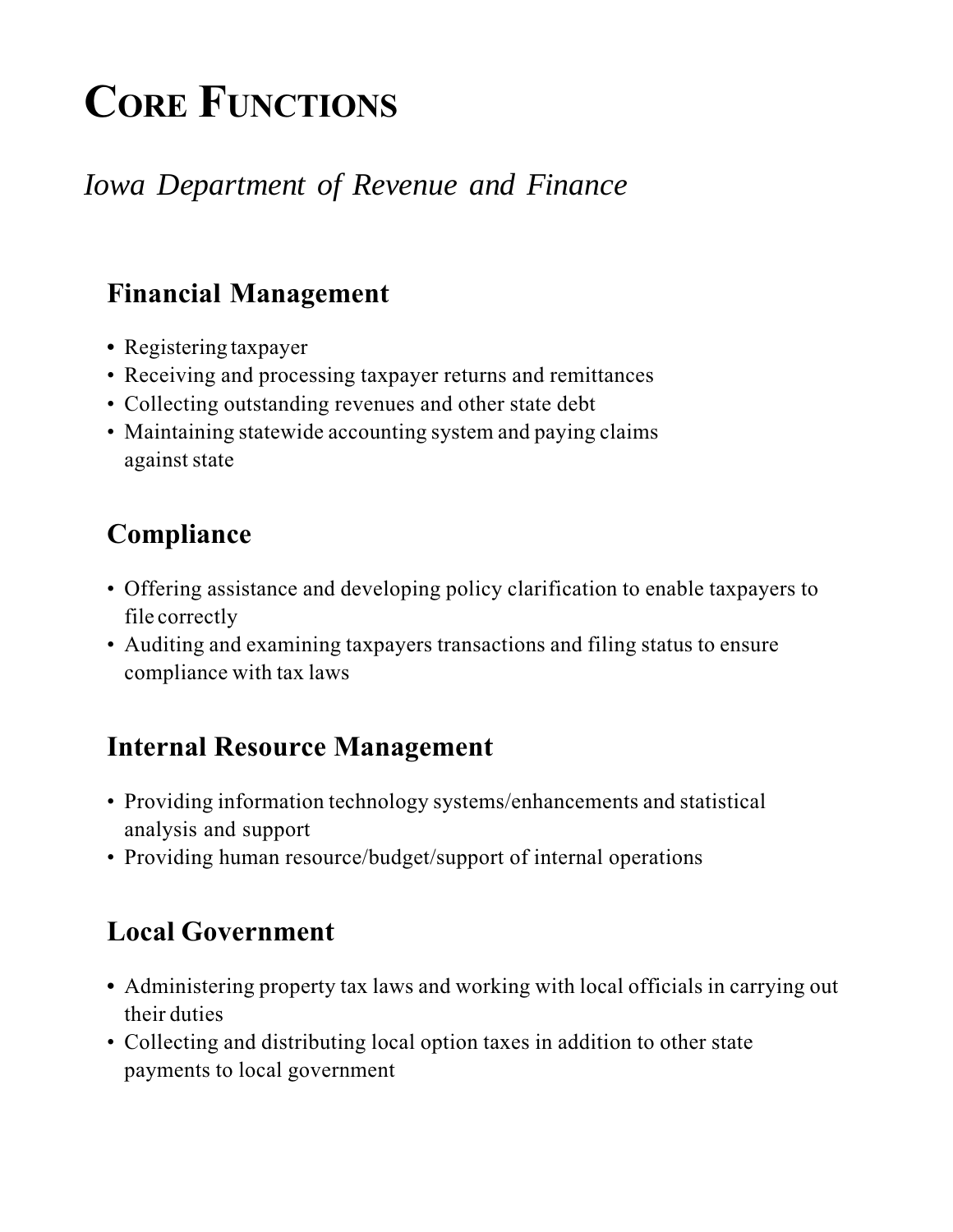# DEPARTMENT GOALS

## *The Iowa Department of Revenue and Finance strives to...*

### collect all taxes due, but no more...

- ▲ The Department determines, assesses and collects revenue from 13 different state sources and three sources of local revenue taxes.
- $\triangle$  Nearly 4 million documents are processed in a typical year.
- ▲ During "tax season" (January through April), the Department employs more than 100 temporary workers to assist in processing 1.3 million individual income tax returns.
- ▲ A total of 495 full time employees staff the central office, 11 in-state field offices and locations in eight other states.
- $\blacktriangle$  More than 15,000 sales and use tax permits are issued every year, and approximately 10,000 withholding tax agents are registered. In total, the Department issues in excess of 30,000 permits annually.

#### conduct the Iowa Lottery to maximize revenue...

- ▲ The Iowa Lottery Board and commissioner conduct games to raise funds for state purposes.
- ▲ Lottery sales totaled \$175.4 million in Fiscal Year 1998, with more than \$42 million raised for worthwhile state programs.

#### manage the state's financial resources...

▲ The Department annually receives, disburses and monitors billions of dollars for the State of Iowa.

#### educate the taxpaying public about Iowa taxes...

- ▲ Last year the Taxpayer Service Section responded to almost 700,000 telephone, mail, e-mail, internet or in-person contacts.
- $\triangle$  Taxpayer service specialists throughout the state gave nearly 500 presentations to more than 10,000 people. In addition, they contacted more than 2,500 new businesses and local government offices.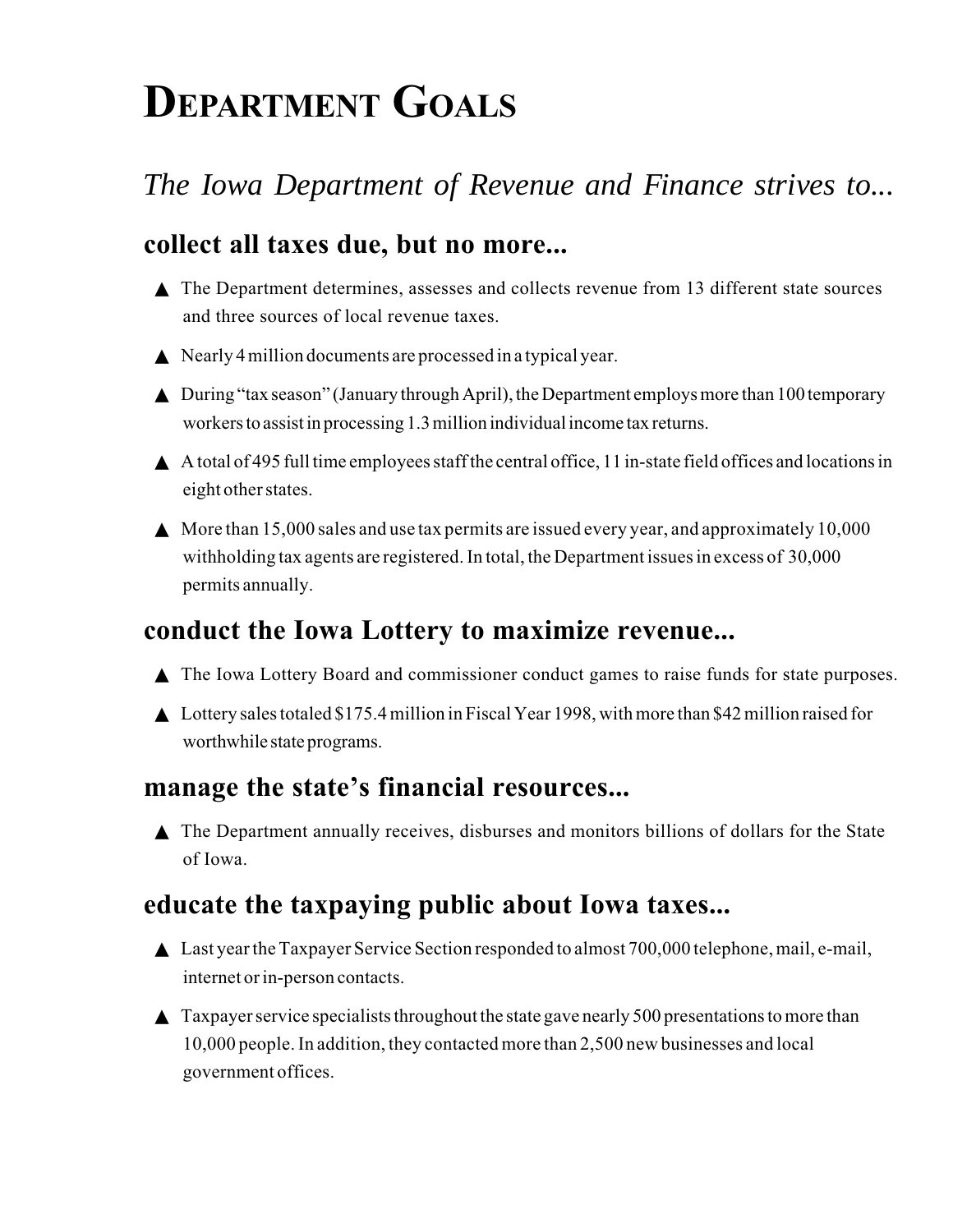# GROSS TAX COLLECTIONS AND REFUNDS

*Fiscal Year 1998*

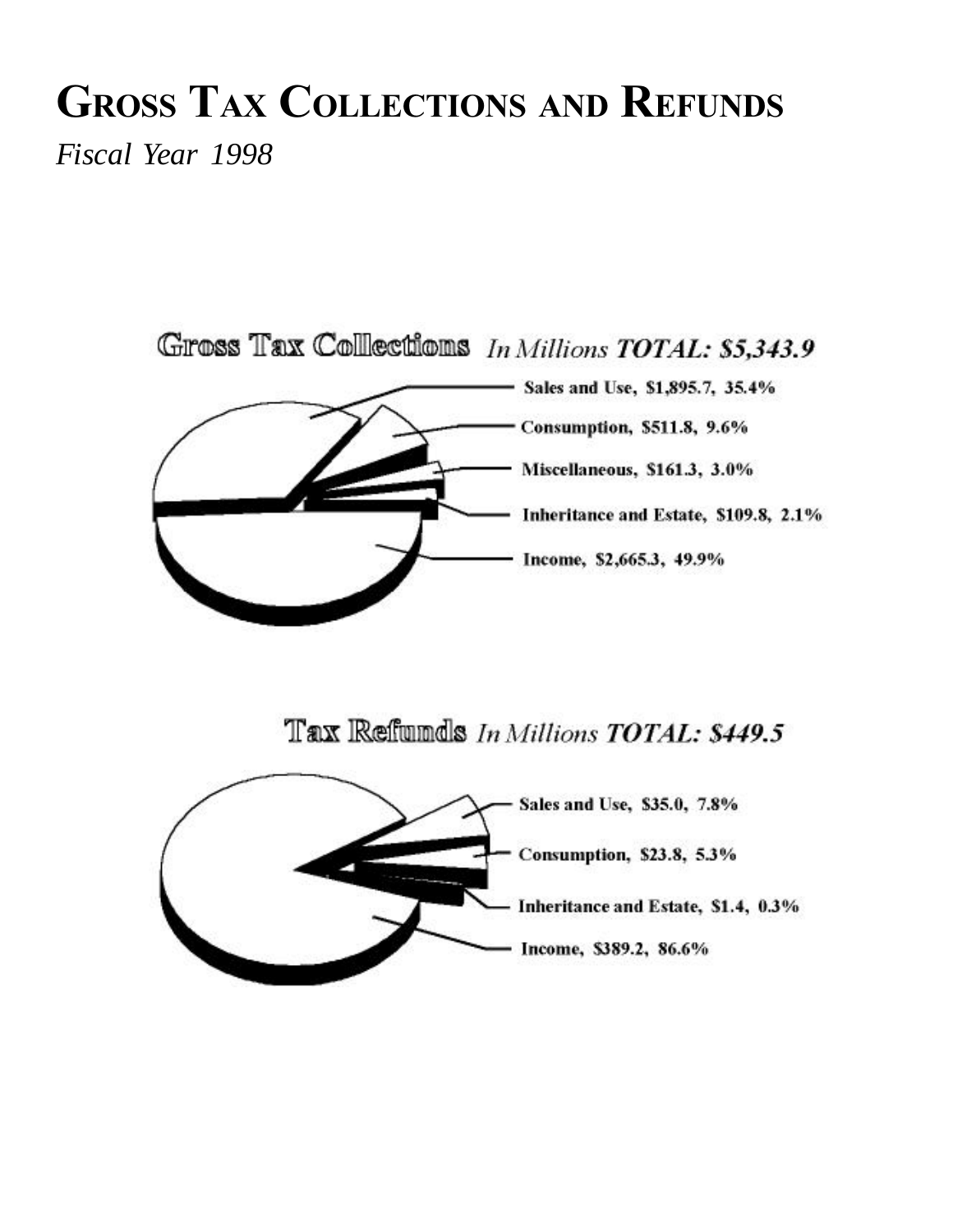## GROSS COLLECTIONS, REFUNDS AND NET COLLECTIONS

*Fiscal Year 1998*

| <b>TAXES</b>                                                                                                                                                                                                                                                                       | <b>GROSS</b><br><b>COLLECTIONS</b>                                                                                                                 | <b>REFUNDS</b>                                                                          | <b>NET</b><br><b>COLLECTIONS</b>                                                                                                                   |
|------------------------------------------------------------------------------------------------------------------------------------------------------------------------------------------------------------------------------------------------------------------------------------|----------------------------------------------------------------------------------------------------------------------------------------------------|-----------------------------------------------------------------------------------------|----------------------------------------------------------------------------------------------------------------------------------------------------|
| <b>INCOME TAXES</b>                                                                                                                                                                                                                                                                |                                                                                                                                                    |                                                                                         |                                                                                                                                                    |
| Individual Income Tax<br>Corporation Income Tax<br>Franchise Tax<br><b>Total Income Taxes</b>                                                                                                                                                                                      | \$2,337,939,228.15<br>290,961,910.93<br>36,406,413.20<br>\$2,665,307,552.28                                                                        | \$318,887,192.80<br>69,450,910.33<br>887,147.00<br>\$389,225,250.13                     | \$2,019,052,035.35<br>221,511,000.60<br>35,519,266.20<br>\$2,276,082,302.15                                                                        |
| <b>SALES AND USE TAXES</b>                                                                                                                                                                                                                                                         |                                                                                                                                                    |                                                                                         |                                                                                                                                                    |
| Sales Tax <sup>1</sup><br>Use Tax<br>Motor Vehicle Use Tax<br><b>Total Sales and Use Taxes</b>                                                                                                                                                                                     | \$1,441,241,593.45<br>243,039,038.02<br>211,440,491.87<br>\$1,895,721,123.34                                                                       | \$29,616,665.19<br>5,360,448.46<br>0.00<br>\$34,977,113.65                              | \$1,411,624,928.26<br>237,678,589.56<br>211,440,491.87<br>\$1,860,744,009.69                                                                       |
| <b>CONSUMPTION TAXES</b>                                                                                                                                                                                                                                                           |                                                                                                                                                    |                                                                                         |                                                                                                                                                    |
| Motor Vehicle Fuel Tax<br><b>Aviation Fuel Tax</b><br>Subtotal – Motor Fuel Taxes<br>Cigarette Tax<br><b>Tobacco Tax</b><br>Subtotal - Cigarette and Tobacco Taxes                                                                                                                 | \$409,778,959.00<br>1,310,543.00<br>411,089,502.00<br>\$94,626,420.80<br>6,094,281.80<br>100,720,702.60                                            | \$22,670,473.00<br>0.00<br>22,670,473.00<br>\$1,128,685.56<br>38,994.57<br>1,167,680.13 | \$387,108,486.00<br>1,310,543.00<br>388,419,029.00<br>\$93,497,735.24<br>6,055,287.23<br>99,553,022.47                                             |
| <b>Total Consumption Taxes</b>                                                                                                                                                                                                                                                     | \$511,810,204.60                                                                                                                                   | \$23,838,153.13                                                                         | \$487,972,051.47                                                                                                                                   |
| <b>Total Inheritance and Estate Taxes</b>                                                                                                                                                                                                                                          | \$109,817,189.15                                                                                                                                   | \$1,433,578.82                                                                          | \$108,383,610.33                                                                                                                                   |
| <b>MISCELLANEOUS TAXES</b>                                                                                                                                                                                                                                                         |                                                                                                                                                    |                                                                                         |                                                                                                                                                    |
| <b>Environmental Protection Charge</b><br>Motor Vehicle Use 25% EPC Deposit<br>Real Estate Transfer Tax<br>Hazardous Materials Permit Fees<br><b>Insurance Premium Tax</b><br>Reimbursements<br>Motor Vehicle Title Surcharge<br>Miscellaneous<br><b>Total Miscellaneous Taxes</b> | \$18,652,217.99<br>17,000,000.00<br>9,904,731.66<br>235,150.00<br>108,868,140.60<br>494,006.72<br>4,925,281.00<br>1,181,468.62<br>\$161,260,996.59 | \$0.00<br>0.00<br>0.00<br>0.00<br>$0.00\,$<br>0.00<br>0.00<br>0.00<br>\$0.00            | \$18,652,217.99<br>17,000,000.00<br>9,904,731.66<br>235,150.00<br>108,868,140.60<br>494,006.72<br>4,925,281.00<br>1,181,468.62<br>\$161,260,996.59 |
| <b>GRAND TOTAL</b>                                                                                                                                                                                                                                                                 | \$5,343,917,065.96                                                                                                                                 | \$449,474,095.73                                                                        | \$4,894,442,970.23                                                                                                                                 |

<sup>1</sup> Sales tax gross collections include approximately \$125 million in local option sales tax and hotel/motel tax collected.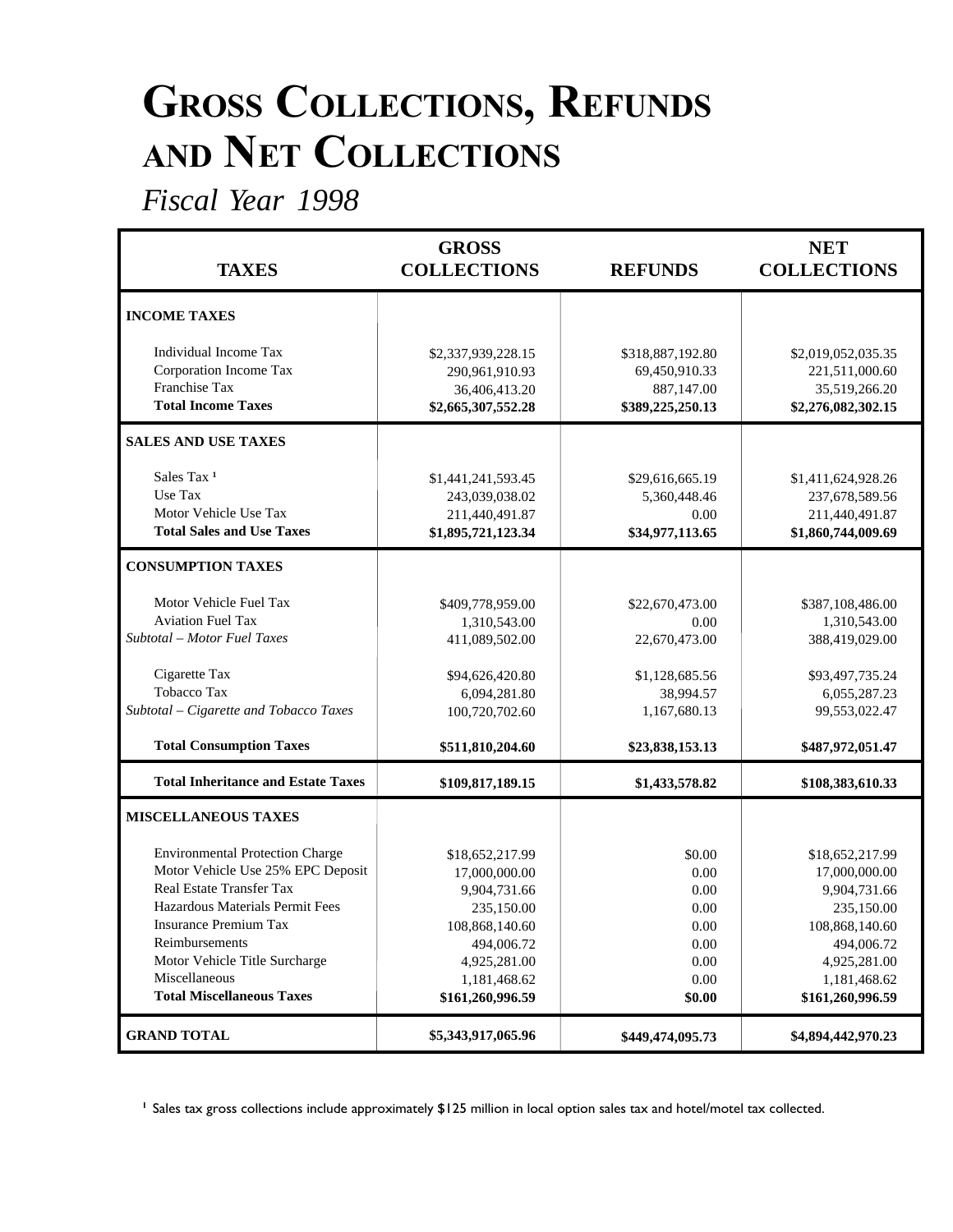# FY 98 REVENUE SOURCES

*Gross Tax Collections*

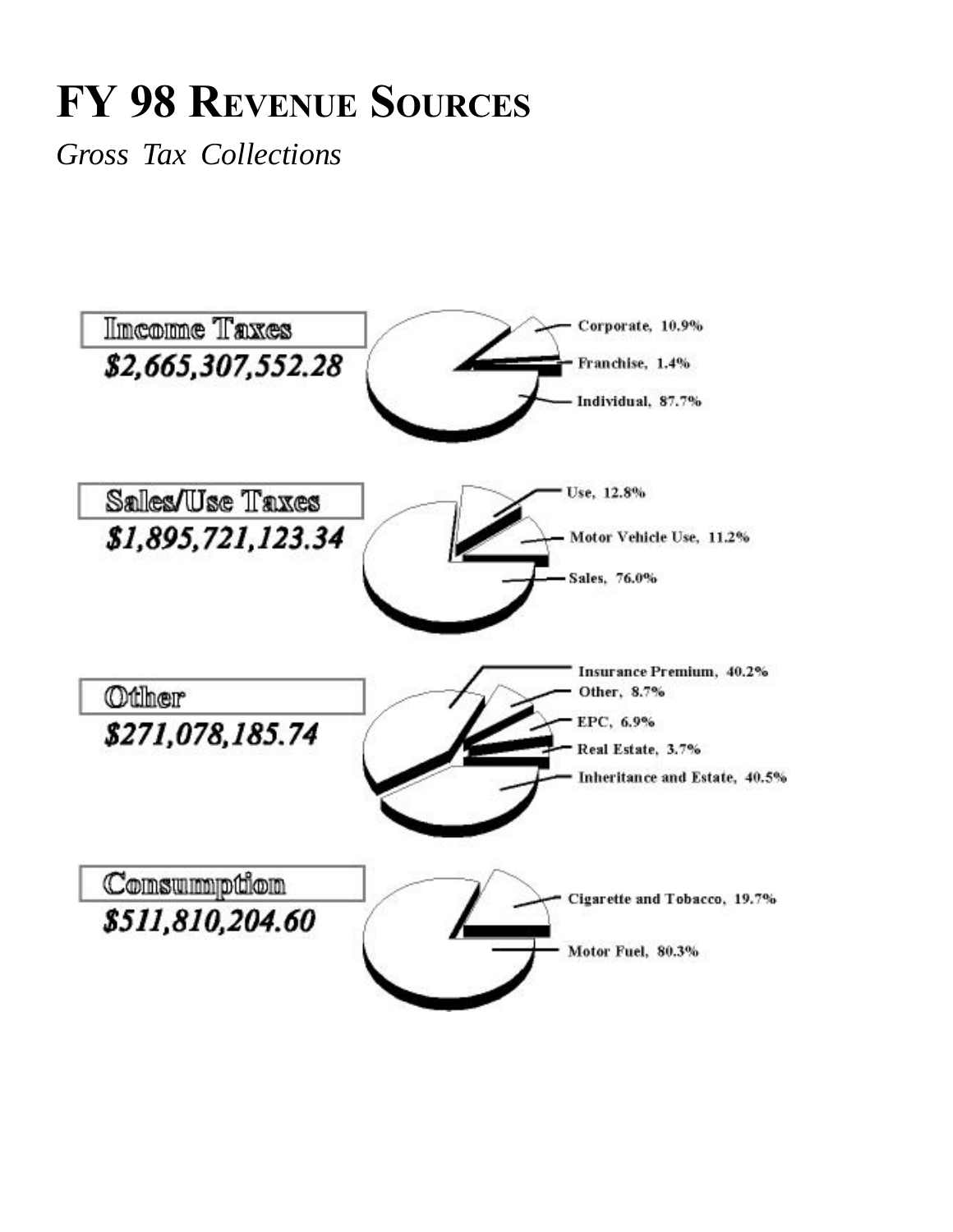# GROSS TAX COLLECTIONS

*For Fiscal Years Ending June 30*

| <b>TAXES</b>                                                         | 1988               | 1994               | 1995               | 1996               | 1997               | 1998               |
|----------------------------------------------------------------------|--------------------|--------------------|--------------------|--------------------|--------------------|--------------------|
|                                                                      |                    |                    |                    |                    |                    |                    |
| <b>Individual Income</b>                                             | \$1,233,960,553.11 | \$1,801,622,025.40 | \$1,893,153,347.10 | \$2,024,030,947.22 | \$2,153,261,764.25 | \$2,337,939,228.15 |
| <b>Corporation Income</b>                                            | 195, 327, 677.81   | 220,768,496.39     | 268,697,799.39     | 268, 637, 454. 76  | 318,766,112.58     | 290,961,910.93     |
| Franchise                                                            | 21,670,726.44      | 34,051,675.33      | 28,905,465.76      | 26,476,123.26      | 35,642,954.14      | 36,406,413.20      |
| <b>Sales</b>                                                         | 683,217,149.89     | 1,190,081,635.11   | 1,238,785,331.03   | 1,318,128,538.62   | 1,370,975,491.20   | 1,441,241,593.45   |
| <b>Use (includes</b><br><b>Motor Vehicle Use</b><br>and Lease taxes) | 205, 223, 738.03   | 339, 335, 427. 70  | 374,064,454.54     | 398,391,325.91     | 422,637,334.42     | 454,479,529.89     |
| <b>MV Fuel (includes</b><br><b>Aviation Fuel)</b>                    | 278,800,556.25     | 361,158,506.06     | 370,404,211.78     | 407,038,148.15     | 422,102,503.92     | 411,089,502.00     |
| <b>Cigarette</b>                                                     | 81,177,933.09      | 91,606,755.44      | 93,273,613.81      | 94,133,883.04      | 94,565,821.68      | 94,626,420.80      |
| <b>Tobacco Products</b>                                              | 2,031,318.24       | 4,594,984.58       | 5,050,572.87       | 5,309,615.83       | 5,710,584.68       | 6,094,281.80       |
| <b>Inheritance &amp; Estate</b>                                      | 58,937,973.04      | 88,146,676.47      | 89,224,090.55      | 95,885,772.87      | 109,347,222.31     | 109,817,189.15     |
| <b>EPC</b>                                                           | 0.00               | 16,949,397.14      | 17,341,639.17      | 17,6651,746.34     | 18,595,102.55      | 18,652,217.99      |
| MV 25% EPC Dep. <sup>1</sup>                                         | 0.00               | 15,300,000.00      | 15,300,000.00      | 17,000,000.00      | 17,000,000.00      | 17,000,000.00      |
| <b>Real Estate Transfer</b>                                          | 2,969,248.52       | 7,899,417.07       | 7,149,876.56       | 7,811,390.72       | 8,338,561.31       | 9,904,731.66       |
| <b>Hazardous Material</b>                                            | 261,225.00         | 443,675.00         | 184,100.00         | 289,931.00         | 435,405.00         | 235,150.00         |
| <b>Insurance Premium</b>                                             | 81,054,194.58      | 103,326,858.85     | 102,057,650.54     | 104,274,001.36     | 105,957,053.86     | 108,868,140.60     |
| <b>Equipment Car</b>                                                 | 0.00               | 0.00               | 0.00               | 0.00               | 0.00               | 0.00               |
| <b>Gambling License</b>                                              | 0.00               | 0.00               | 0.00               | 0.00               | 0.00               | 0.00               |
| <b>Reimbursements</b>                                                | 48,198.32          | 337,882.61         | 200,481.74         | 901,630.34         | 991,993.66         | 494,006.72         |
| <b>Railroad Fuel</b>                                                 | 0.00               | 0.00               | 0.00               | 0.00               | 0.00               | 0.00               |
| <b>MV Title Surcharge</b>                                            | 0.00               | 5,174,380.00       | 5,186,825.00       | 5,420,830.83       | 5,373,544.46       | 4,925,281.00       |
| <b>Miscellaneous</b>                                                 | 8,530.00           | 913,262.30         | 728,667.47         | 947,294.64         | 1,123,392.82       | 1,181,468.62       |
| <b>GRAND TOTAL</b>                                                   | \$2,844,689,022.32 | \$4,281,711,055.45 | \$4,509,708,127.31 | \$4,801,328,634.89 | \$5,090,824,852.84 | \$5,343,917,065.96 |

<sup>1</sup> Beginning on July 1, 1995, the maximum amount of motor vehicle use tax collections available for transfer to the EPC fund was increased from \$15 million to \$17 million.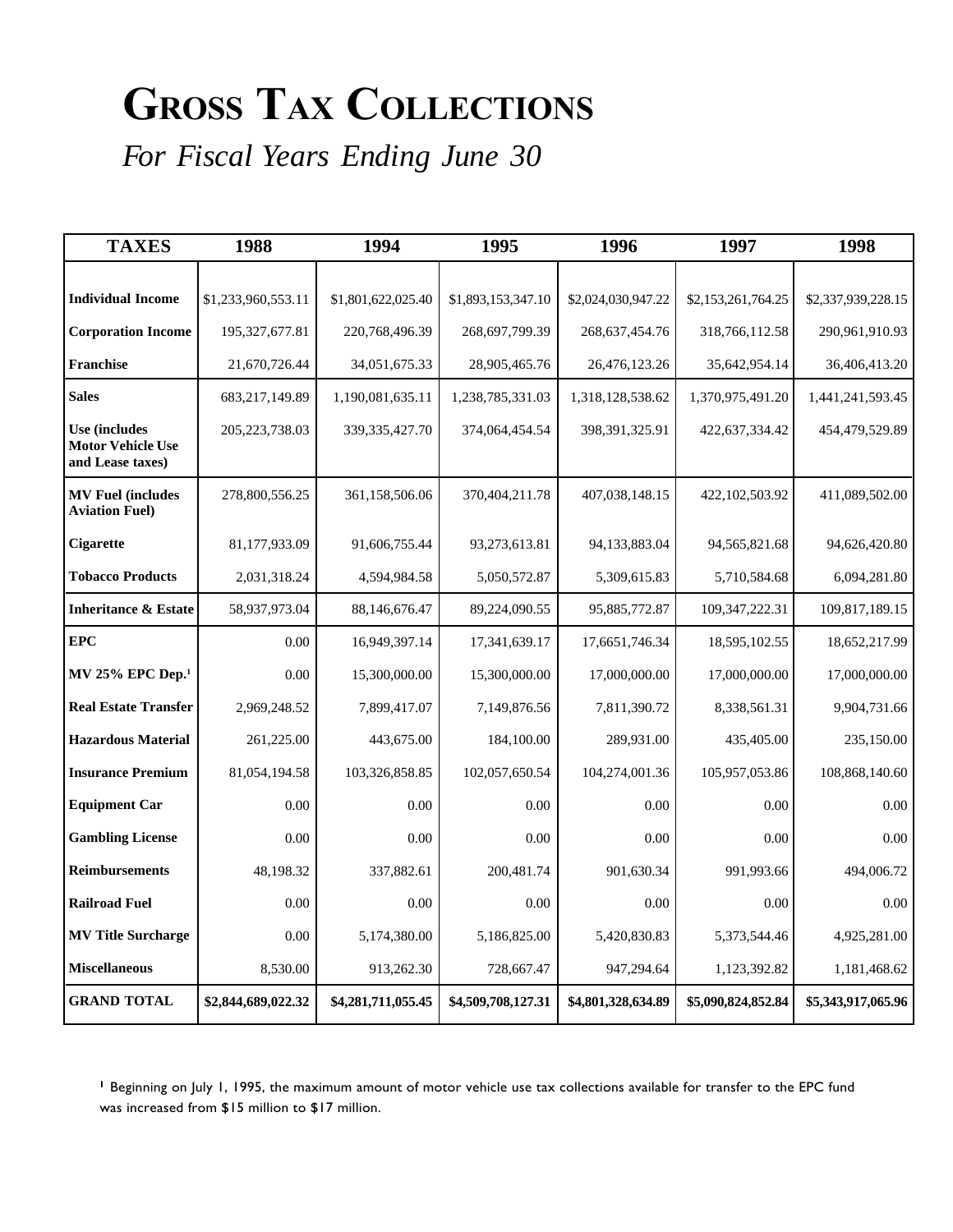## NON-COMPLIANCE COLLECTIONS

*Five Year Comparison*







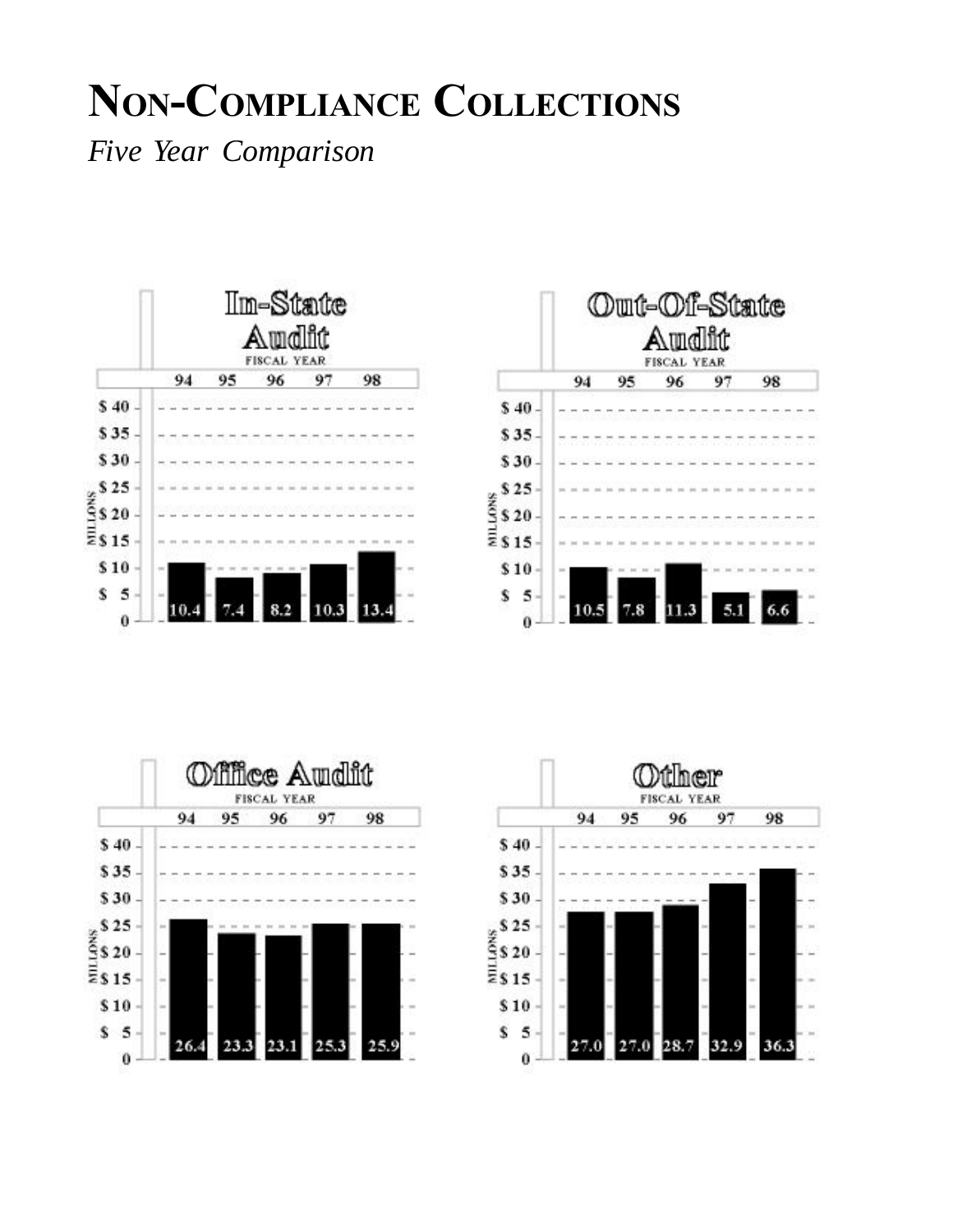## FIVE-YEAR TREND *FY 94-98 Gross Collections*







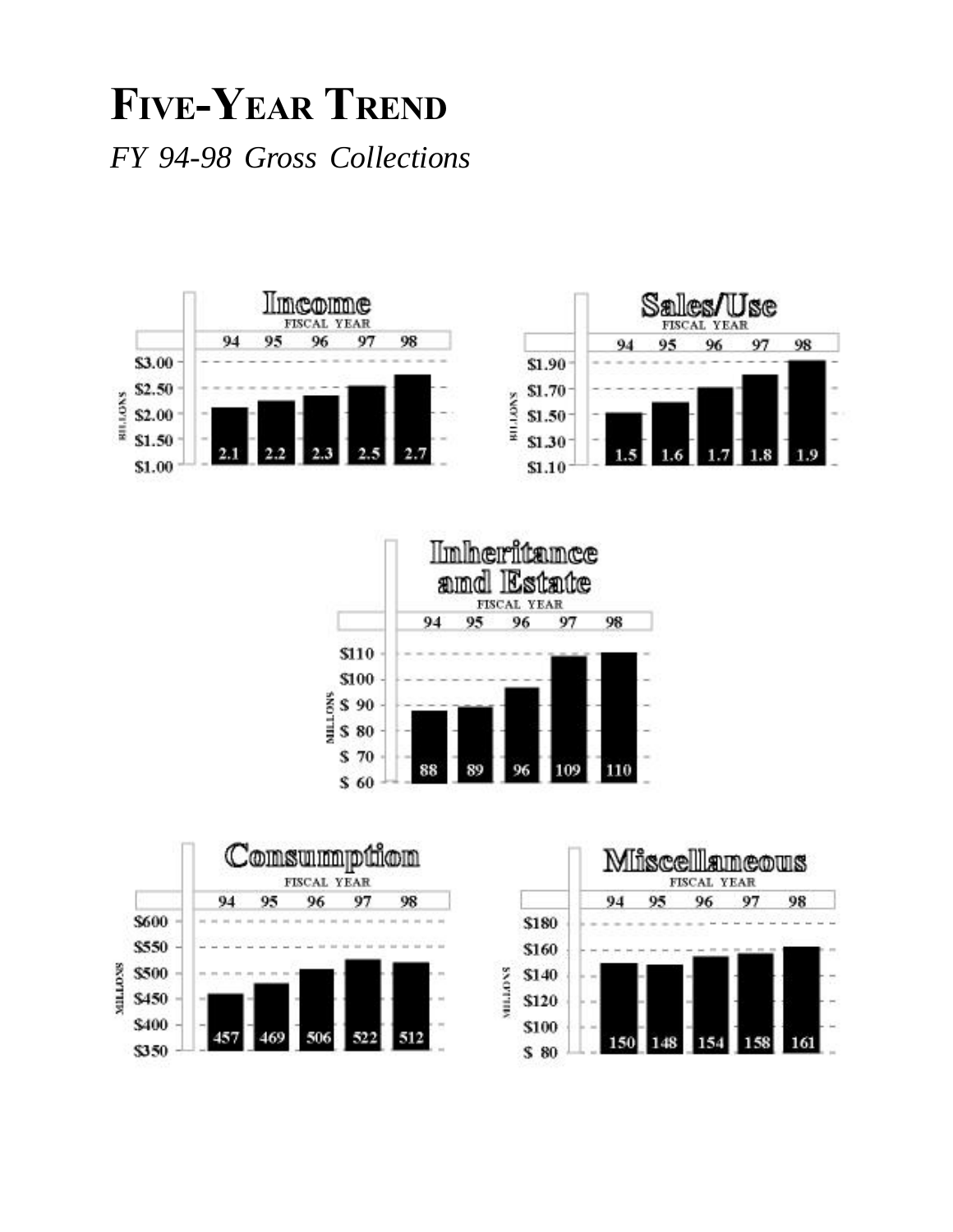## PAYROLL FACTS AND FIGURES

*Calendar Year 1997*

The following information excludes Board of Regents institutions and the Department of Transportation.

| Net payroll checks issued in 1997                                                             | \$388.5 Million |
|-----------------------------------------------------------------------------------------------|-----------------|
| Average number of employees paid<br>per pay period through centralized payroll                | 19,027          |
| Average percentage of full-time employees<br>utilizing direct deposit for deposit of paycheck | 82.0%           |
| Total payroll costs for centralized payroll in 1997<br>(includes all state shares)            | \$793.0 Million |

Total payroll costs include the following state contributions:

| State share FICA                     | \$46.2 Million |
|--------------------------------------|----------------|
| <b>State share IPERS</b>             | 35.8 Million   |
| <b>State share Police Retirement</b> | 4.6 Million    |
| <b>State share Health Insurance</b>  | 49.6 Million   |
| <b>State share Dental Insurance</b>  | 2.6 Million    |
| State share Life Insurance           | 0.36 Million   |
| State share Disability Insurance     | 2.0 Million    |

Accounting for these state share disbursements, as well as mandatory and discretionary employee deductions totaling \$263.3 million, is the responsibility of the Centralized Payroll Section.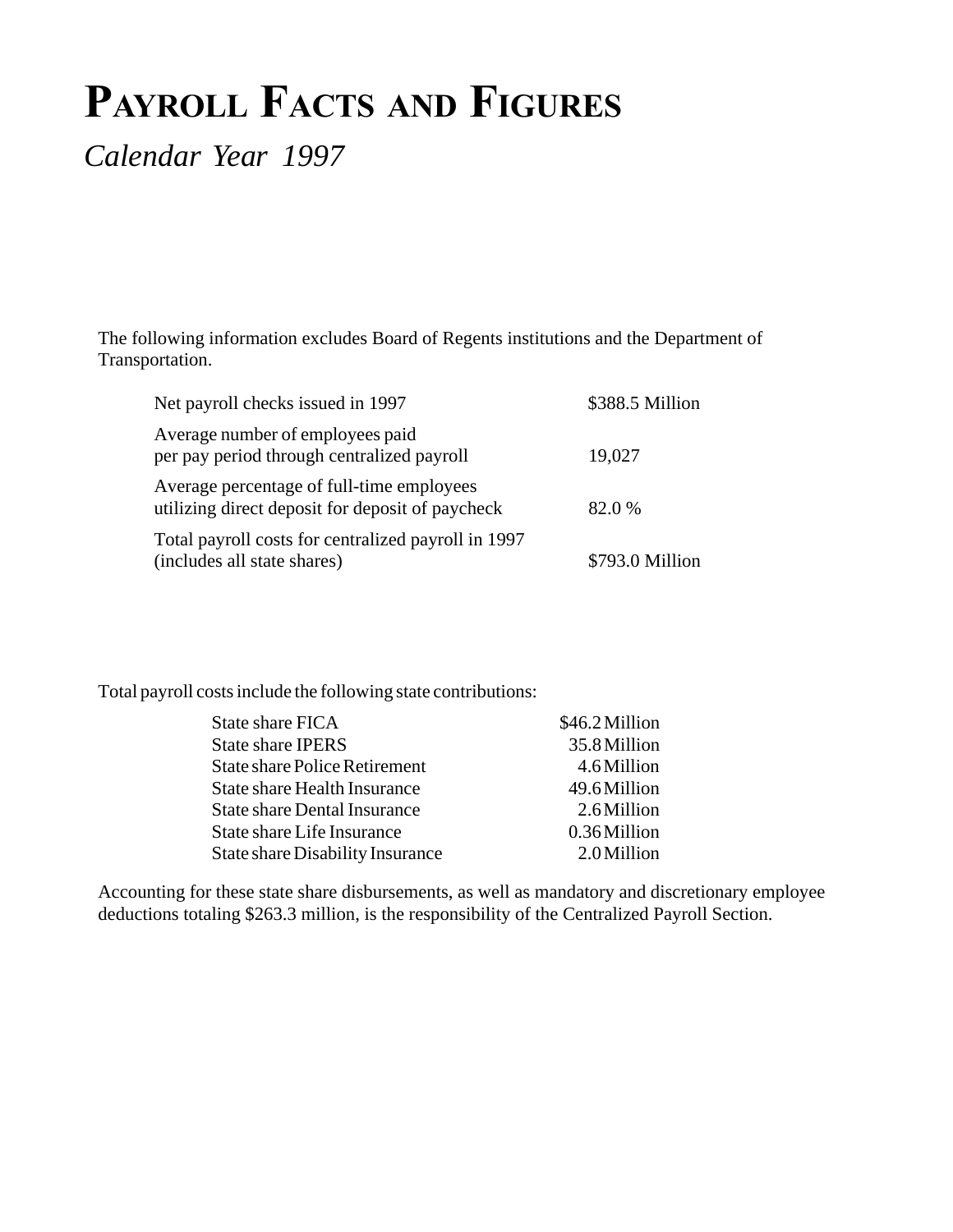# HOTEL/MOTEL TAX DISTRIBUTIONS\*

*Fiscal Year 1998*

| Altoona               | \$345,743.05 | Iowa County            | 247, 234. 65    |
|-----------------------|--------------|------------------------|-----------------|
| Ames                  | 605,124.66   | Johnston               | 197,791.31      |
| Ankeny                | 265,582.70   | Keokuk                 | 119,735.03      |
| Arnolds Park          | 67,236.84    | LeClaire               | 55.75           |
| <b>Bellevue</b>       | 2,851.25     | Lee County             | 39.00           |
| Bettendorf            | 805,327.01   | Marion                 | 107,205.38      |
| Bondurant             | 14.00        | Marshalltown           | 187,988.04      |
| Boone                 | 59,847.78    | <b>Mason City</b>      | 206,104.88      |
| <b>Burlington</b>     | 342,316.41   | McGregor               | 9,375.20        |
| <b>Carter Lake</b>    | 38,740.77    | Missouri Valley        | 82,096.82       |
| <b>Cedar Falls</b>    | 273,493.99   | Mt. Pleasant           | 72,801.29       |
| Cedar Rapids          | 1,932,828.73 | Muscatine              | 286,572.14      |
| Clear Lake            | 204,662.51   | Newton                 | 214,259.40      |
| Clinton               | 173,193.87   | Okoboji                | 126,490.13      |
| Clive                 | 961,163.61   | Ottumwa                | 170,591.15      |
| Coralville            | 885,723.19   | Pella                  | 127,885.63      |
| <b>Council Bluffs</b> | 1,242,582.44 | Polk County            | 253,672.27      |
| Davenport             | 1,781,608.85 | <b>Sergeant Bluff</b>  | 19,392.68       |
| Decorah               | 115,747.28   | Sioux Center           | 5,298.09        |
| Des Moines            | 2,937,300.51 | Sioux City             | 817,582.10      |
| De Witt               | 5,260.39     | Spirit Lake            | 70,817.70       |
| Dickinson County      | 36,417.50    | <b>Story City</b>      | 40,967.96       |
| Dubuque               | 859,089.61   | Toledo                 | 48,403.31       |
| Dyersville            | 32,562.14    | Urbandale              | 476,602.35      |
| Elkhorn               | 6,786.18     | Wahpeton               | 24,074.10       |
| Evansdale             | 25,216.03    | Waterloo               | 624, 130. 25    |
| Fort Dodge            | 234,349.19   | <b>West Des Moines</b> | 1,038,612.14    |
| Fort Madison          | 94,673.78    | Williamsburg           | 71,109.34       |
| Grinnell              | 45,323.34    | <b>Windsor Heights</b> | 21,285.68       |
| Guttenberg            | 7,764.48     |                        |                 |
| Indianola             | 46,391.49    | <b>TOTAL</b>           | \$20,604,466.69 |
| Iowa City             | 501,369.35   |                        |                 |

\* Listed jurisdictions are cities unless otherwise noted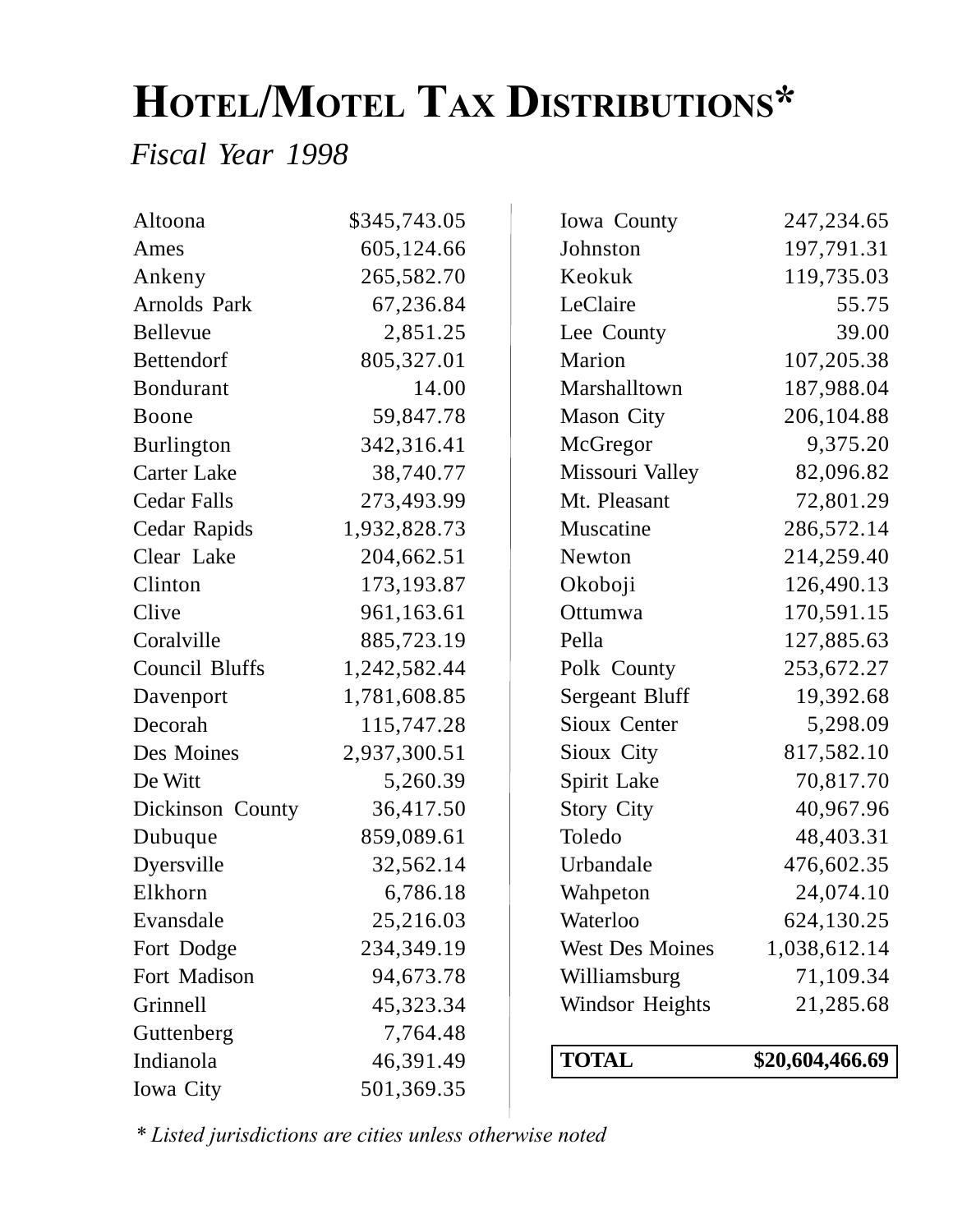## LOCAL OPTION SALES TAX DISTRIBUTION

### *Calendar Year 1997*

| Waukon                           | \$317,213.46   | Linn Grove                       | 13,007.31              | Alta Vista             | 7,227.45           | Pleasanton                      | 1,379.58       |
|----------------------------------|----------------|----------------------------------|------------------------|------------------------|--------------------|---------------------------------|----------------|
| Lansing                          | 81,773.70      | Unincorporated                   | 571,128.12             | Bassett                | 2,012.46           | Van Wert                        | 6,518.66       |
| Postville                        | 132,567.75     | Total Buena Vista \$1,650,170.54 |                        | Ionia                  | 8,468.96           | <b>Total Decatur</b>            | \$106,894.71   |
| New Albin                        | 41,663.75      |                                  |                        | North Washington       | 3,018.88           |                                 |                |
| Harpers Ferry                    | 21,826.32      | Greene                           | \$60,401.72            | Unincorporated         | 231,744.48         | Manchester                      | \$265,863.59   |
| Waterville                       | 9,368.63       | Parkersburg                      | 91,497.61              | <b>Total Chickasaw</b> | \$458,441.56       | Earlville                       | 40,720.64      |
| Unincorporated                   | 79,514.58      | Allison                          | 52,702.02              |                        |                    | Edgewood                        | 29,557.72      |
| Total Allamakee                  | \$683,928.19   | Aplington                        | 45,747.99              | Elkader                | \$78,307.87        | Hopkinton                       | 35,683.25      |
|                                  |                | Dumont                           | 34,229.32              | Guttenberg             | 117,454.98         | Colesburg                       | 23, 248. 35    |
| Waterloo                         | \$7,104,374.36 | New Hartford                     | 36,107.71              | Monona                 | 76,797.18          | Delaware                        | 8,475.21       |
| Cedar Falls                      | 3,283,915.18   | Aredale                          | 4,689.35               | Strawberry Point       | 67,741.28          | Delhi                           | 24,544.84      |
| Evansdale                        | 409,644.83     | <b>Bristow</b>                   | 8,226.22               | Edgewood               | 19,980.85          | Dundee                          | 8,171.44       |
| Elk Run Heights                  | 97,478.28      | <b>Total Butler</b>              | \$333,601.94           | Garnavillo             | 38,584.88          | Dyersville                      | 31,772.12      |
| Hudson                           | 191,577.88     |                                  |                        | Marquette              | 24,004.90          | Greeley                         | 13,819.44      |
| La Porte City                    | 199,923.79     | Atlantic                         | \$103,218.09           | McGregor               | 40,493.16          | Masonville                      | 6,488.39       |
| Dunkerton                        | 69,417.09      | Anita                            | 44,840.25              | Elkport                | 3,747.68           | Ryan                            | 19,516.05      |
| Janesville                       | 19,688.00      | Griswold                         | 47,936.82              | Farmersburg            | 14,083.73          | Unincorporated                  | 559,898.09     |
| Gilbertville                     | 69,046.87      | Lewis                            | 17,279.41              | Garber                 | 5,294.91           | <b>Total Delaware</b>           | \$1,067,759.13 |
| Raymond                          | 54,850.52      | Cumberland                       | 12,901.32              | Littleport             | 4,006.34           |                                 |                |
| Unincorporated                   | 2,145,241.60   | Marne                            | 6,039.43               | Luana                  | 9,323.84           | Burlington                      | \$3,100,809.54 |
| Total Black Hawk \$13,645,158.40 |                | Massena                          | 16,653.63              | North Buena Vista      | 6,555.87           | Mediapolis                      | 167,553.26     |
|                                  |                | Wiota                            | 6,750.05               | Saint Olaf             | 6,405.89           | West Burlington                 | 371,604.67     |
| Boone                            | \$688,999.28   | Unincorporated                   | 84,164.52              | Volga                  | 14,461.08          | Middletown                      | 36,803.77      |
| Madrid                           | 121,360.57     | <b>Total Cass</b>                | \$339,783.52           | Millville              | 1,406.66           | Danville                        | 97,444.11      |
| Ogden                            | 94,665.38      |                                  |                        | Unincorporated         | 564,029.05         | Unincorporated                  | 1,350,352.32   |
|                                  |                |                                  |                        |                        |                    |                                 |                |
| Beaver                           | 2,425.95       | Mason City                       | \$3,601,012.60         | <b>Total Clayton</b>   | \$1,092,680.15     | Total Des Moines \$5,124,567.67 |                |
| Berkley                          | 1,799.47       | Clear Lake                       | 1,000,120.83           |                        |                    |                                 |                |
| Boxholm                          | 10,935.21      | Ventura                          | 69,123.79              | Clinton                | \$2,781,480.06     | Spirit Lake                     | \$472,616.56   |
| Fraser                           | 5,648.68       | Rockwell                         | 119,199.58             | Dewitt                 | 413,685.16         | Lake Park                       | 111,952.70     |
| Luther                           | 7,650.03       | Dougherty                        | 12,091.73              | Camanche               | 404,571.48         | Okoboji                         | 107,115.02     |
| Pilot Mound                      | 9,429.31       | Meservey                         | 33,212.93              | Delmar                 | 45,890.01          | Orleans                         | 61,681.31      |
| Sheldahl                         | 1,791.29       | Plymouth                         | 49,964.72              | Grand Mound            | 51,321.12          | Superior                        | 17,248.71      |
| Unincorporated                   | 560,277.74     | Rock Falls                       | 16,819.22              | Lost Nation            | 39,808.09          | Terrill                         | 40,935.93      |
| <b>Total Boone</b>               | \$1,504,982.91 | Swaledale                        | 22,348.72              | Wheatland              | 60,150.21          | <b>Total Dickinson</b>          | \$811,550.23   |
|                                  |                | Thornton                         | 51,060.41              | Andover                | 8,077.43           |                                 |                |
| Lamont                           | \$43,490.29    | Unincorporated                   | 1,397,946.90           | Calamus                | 32,778.29          | Dubuque                         | \$6,285,046.56 |
| Aurora                           | 18,621.24      | Total Cerro Gordo \$6,372,901.43 |                        | Charlotte              | 29,537.59          | Cascade                         | 140,934.47     |
| Stanley                          | 10,994.92      |                                  |                        | Goose Lake             | 18,039.82          | Dyersville                      | 366,223.46     |
| <b>Total Buchanan</b>            | \$73,106.45    | Marcus                           | \$59,888.34            | Low Moor               | 23,031.31          | Epworth                         | 136,061.16     |
|                                  |                | Aurelia                          | 49,243.23              | Toronto                | 10,597.92          | Farley                          | 132,899.73     |
| Storm Lake                       | \$664,894.33   | Cleghorn                         | 12,952.16              | Welton                 | 14,985.03          | Asbury                          | 190,561.05     |
| Alta                             | 125,521.60     | Larabee                          | 7,338.44               | Unincorporated         | 1,250,881.15       | Balltown                        | 6,523.21       |
| Albert City                      | 60,334.79      | Meriden                          | 8,419.40               | <b>Total Clinton</b>   | \$5,184,834.67     | Bankston                        | 3,009.64       |
| Marathon                         | 23,627.49      | Washta                           | 11,802.11              |                        |                    | Bernard                         | 11,540.08      |
| Newell                           | 75,090.77      | <b>Total Cherokee</b>            | \$149,643.68           | Lamoni                 | \$75,618.49        | Centralia                       | 10,576.88      |
| Sioux Rapids                     | 56,320.67      |                                  |                        | Davis City             | 7,084.40           | Graf                            | 8,213.75       |
| Lakeside                         | 36,801.50      | New Hampton                      | \$118,689.05           | Decatur City           | 4,709.22           |                                 |                |
| Rembrandt                        | 14,689.92      | Nashua                           | 44,486.47              | Garden Grove           | 6,169.85           |                                 |                |
| Truesdale                        | 8,754.04       | Fredericksburg<br>Lawler         | 27,927.23<br>14,866.58 | Grand River<br>Leroy   | 4,554.30<br>860.21 |                                 |                |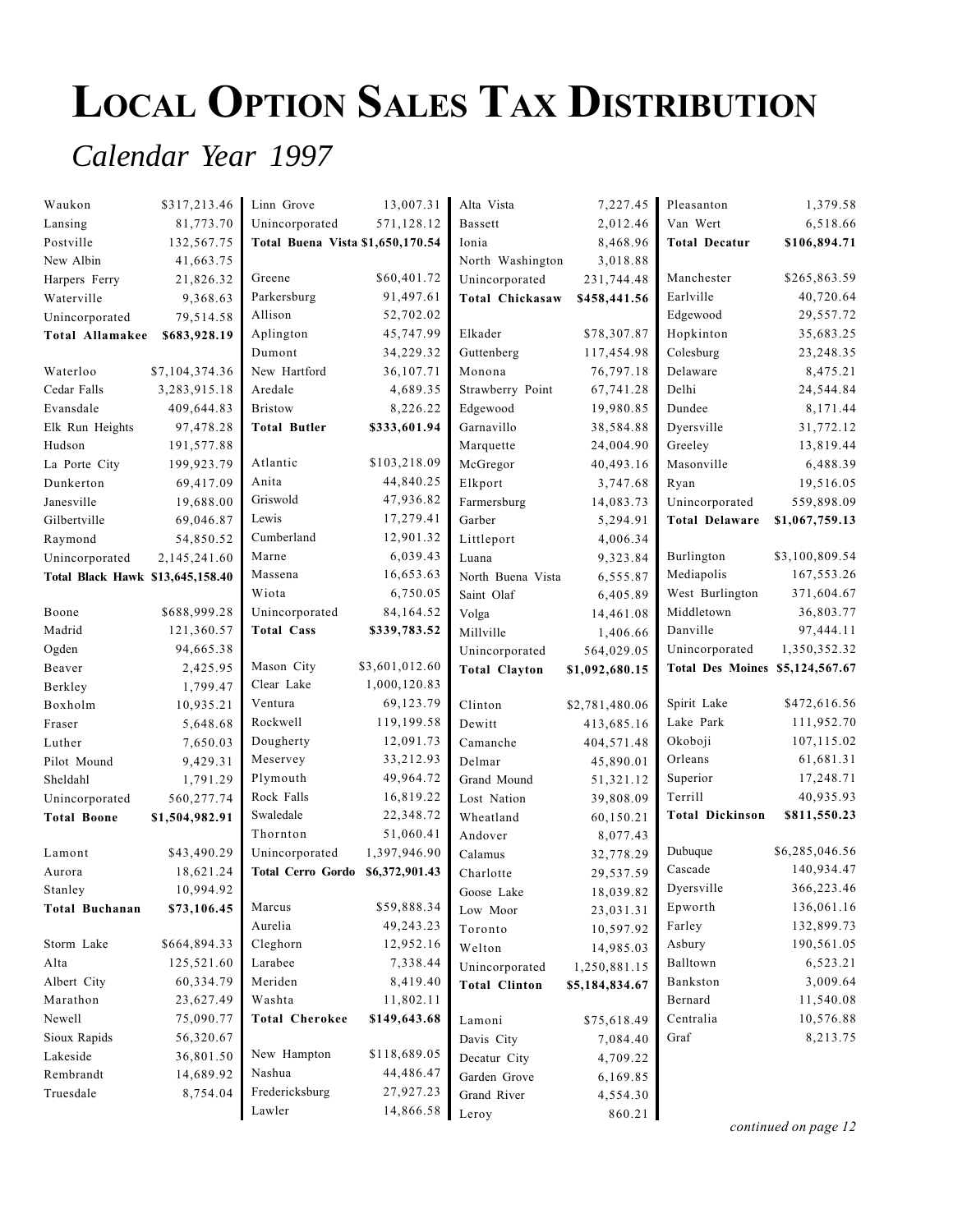# LOCAL OPTION SALES TAX DISTRIBUTION

### *Calendar Year 1997*

| Holy Cross            | 28,099.82      | Tabor                 | 40,465.23      | Olds                 | 12,260.91      | Oxford Junction       | 34,350.48      |
|-----------------------|----------------|-----------------------|----------------|----------------------|----------------|-----------------------|----------------|
| Luxemburg             | 24,975.12      | Farragut              | 22,664.39      | Rome                 | 6,857.18       | Wyoming               | 39,616.77      |
| New Vienna            | 37,035.51      | Imogene               | 3,829.58       | Salem                | 25,128.86      | Center Junction       | 9,358.67       |
| Peosta                | 12,273.70      | Randolph              | 10,555.92      | Westwood             | 6,468.39       | Morley                | 4,686.31       |
| Sageville             | 24,765.69      | Riverton              | 14,439.26      | Unincorporated       | 568,781.66     | Onslow                | 12,137.37      |
| Sherrill              | 12,852.92      | Thurman               | 10,298.61      | <b>Total Henry</b>   | \$1,366,035.08 | <b>Total Jones</b>    | \$408,078.53   |
| Worthington           | 43,294.07      | Unincorporated        | 227,276.12     |                      |                |                       |                |
| Zwingle               | 7,597.97       | Shenandoah            | 124,650.69     | Cresco               | \$184,709.11   | Fort Madison          | \$944,415.92   |
| Rickardsville         | 17,007.55      | <b>Total Fremont</b>  | \$570,410.15   | Elma                 | 30,045.30      | Keokuk                | 1,026,068.96   |
| Unincorporated        | 2,423,292.93   |                       |                | Lime Springs         | 21,104.90      | Donnellson            | 67,827.85      |
| <b>Total Dubuque</b>  | \$9,922,785.27 | Britt                 | \$122,079.53   | Riceville            | 18,614.03      | Montrose              | 67,342.65      |
|                       |                | Garner                | 189,895.38     | Chester              | 7,667.67       | West Point            | 76,188.63      |
| Oelwein               | \$418,147.45   | Kanawha               | 49,992.15      | Protivin             | 14,117.79      | Franklin              | 10,163.91      |
| Fayette               | 74,205.11      | Klemme                | 38,477.10      | Unincorporated       | 276,009.53     | St. Paul              | 8,832.07       |
| West Union            | 150,157.92     | Corwith               | 20,934.28      | <b>Total Howard</b>  | \$552,268.33   | Houghton              | 10,781.88      |
| Arlington             | 26,840.56      | Crystal Lake          | 14,893.39      |                      |                | Unincorporated        | 1,135,182.11   |
| Clermont              | 29,126.06      | Goodell               | 10,964.26      | Galva                | \$8,422.14     | <b>Total Lee</b>      | \$3,346,803.98 |
| Elgin                 | 35, 334. 17    | Woden                 | 14,740.57      | Total Ida            | \$8,422.14     |                       |                |
| Hawkeye               | 25,584.14      | <b>Total Hancock</b>  | \$461,976.66   |                      |                | Bertram               | \$156,104.57   |
| Maynard               | 29,258.71      |                       |                | Marengo              | \$257,706.91   | <b>Total Linn</b>     | \$156,104.57   |
| Randalia              | 4,546.66       | Iowa Falls            | \$340,499.21   | North English        | 102,441.91     |                       |                |
| St. Lucas             | 9,401.70       | Ackley                | 89,310.51      | Williamsburg         | 276,324.68     | Rock Rapids           | \$94,513.43    |
| Wadena                | 12,505.89      | Eldora                | 182,882.38     | Victor               | 99,813.93      | George                | 37,674.91      |
| Waucoma               | 15,156.69      | Alden                 | 51,127.48      | Ladora               | 33,573.55      | Doon                  | 16,239.34      |
| Westgate              | 11,408.47      | Hubbard               | 46,270.95      | Millersburg          | 19,970.14      | Inwood                | 28,946.78      |
| Unincorporated        | 586,240.25     | Radcliffe             | 31,562.45      | Parnell              | 22,417.25      | Little Rock           | 16,718.07      |
| <b>Total Fayette</b>  | \$1,427,913.78 | Buckeye               | 6,143.79       | Unincorporated       | 1,172,217.25   | Alvord                | 6,853.38       |
|                       |                | New Providence        | 12,258.73      | <b>Total Iowa</b>    | \$1,984,465.62 | Lester                | 8,710.49       |
| Charles City          | \$153,089.01   | Owasa                 | 2,086.58       |                      |                | Unincorporated        | 248,682.54     |
| Nora Springs          | 74,242.49      | Steamboat Rock        | 19,771.82      | Maquoketa            | \$334,726.53   | <b>Total Lyon</b>     | \$458,338.94   |
| Rockford              | 41,042.98      | Union                 | 23,525.79      | Bellevue             | 123,390.42     |                       |                |
| Colwell               | 1,536.39       | Whitton               | 7,213.85       | Preston              | 53,400.72      | Oskaloosa             | \$782,337.91   |
| Floyd                 | 17,099.30      | Unincorporated        | 439,723.86     | Sabula               | 35,682.96      | Eddyville             | 17,541.48      |
| Marble Rock           | 18,560.32      | <b>Total Hardin</b>   | \$1,252,377.40 | Andrew               | 17,482.18      | New Sharon            | 73,607.44      |
| Rudd                  | 21,124.80      |                       |                | Baldwin              | 6,768.04       | Beacon                | 30,649.12      |
| <b>Total Floyd</b>    | 326,695.29     | Dunlap                | \$53,790.76    | Lamotte              | 15,510.11      | University Park       | 38,966.13      |
|                       |                | Little Sioux          | 6,981.02       | Miles                | 21,759.46      | Barnes City           | 12,994.93      |
| Hampton               | \$168,097.39   | Mondamin              | 11,492.50      | Monmouth             | 8,260.01       | Fremont               | 47,884.90      |
| Sheffield             | 47,392.11      | Persia                | 8,642.24       | Spragueville         | 5,907.27       | Leighton              | 9,174.53       |
| Dows                  | 6,646.83       | Pisgah                | 1,984.10       | Springbrook          | 8,386.32       | Rose Hill             | 10,771.93      |
| Coulter               | 10,098.19      | <b>Total Harrison</b> | \$82,890.62    | Zwingle              | 704.30         | Koemah Village        | 6,488.70       |
| Geneva                | 6,749.32       |                       |                | St. Donatus          | 7,111.97       | Unincorporated        | 684,588.57     |
| Hansell               | 3,420.94       | Mt. Pleasant          | \$495,397.52   | Unincorporated       | 570,760.27     | Total Mahaska         | \$1,715,005.64 |
| Latimer               | 17,408.79      | New London            | 115,463.44     | <b>Total Jackson</b> | \$1,209,850.56 |                       |                |
| Popejoy               | 3,209.58       | Wayland               | 53,028.91      |                      |                | Liscomb               | \$11,863.95    |
| Unincorporated        | 245,978.81     | Winfield              | 62,700.86      | Monticello           | \$232,779.81   | <b>Total Marshall</b> | \$11,863.95    |
| <b>Total Franklin</b> | \$509,001.96   | Coppock               | 1,873.79       | Cascade              | 34,704.71      |                       |                |
|                       |                | Hillsboro             | 9,768.29       | Olin                 | 40,444.41      | Malvern               | \$43,684.38    |
| Hamburg               | \$59,262.41    | Mt. Union             | 8,305.27       |                      |                | Emerson               | 16,090.97      |
| Sidney                | 56,967.94      |                       |                |                      |                |                       |                |

continued on page 13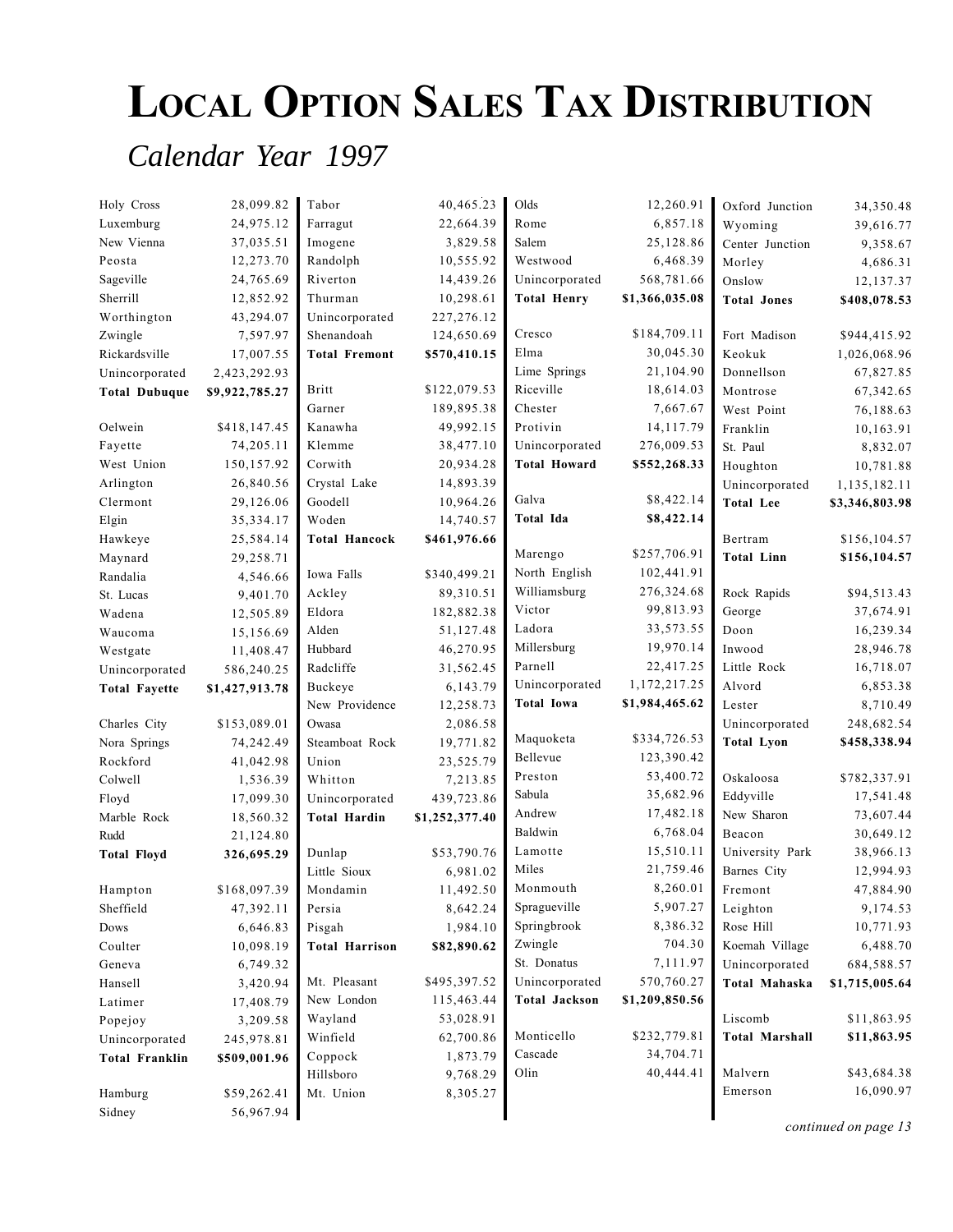# LOCAL OPTION SALES TAX DISTRIBUTION

## *Calendar Year 1997*

| Tabor                          | 8,303.76       | Sanborn                           | 79,028.17       | Walcott            | 152, 115.27     | Castalia                        | 11,222.32        |
|--------------------------------|----------------|-----------------------------------|-----------------|--------------------|-----------------|---------------------------------|------------------|
| Henderson                      | 6,965.55       | Sutherland                        | 40,993.71       | Dixon              | 23,736.41       | Ft. Atkinson                    | 22,807.13        |
| <b>Total Mills</b>             | \$75,044.66    | Archer                            | 8,323.59        | Donahue            | 33,905.98       | Jackson Junction                | 5,526.08         |
|                                |                | Calumet                           | 9,252.63        | Long Grove         | 62,141.95       | Ridgeway                        | 18,145.44        |
| Osage                          | \$199,534.69   | Unincorporated                    | 362,432.19      | Maysville          | 17,876.32       | Spillville                      | 25,059.90        |
| St. Ansgar                     | 63,286.53      | Total O'Brien                     | \$939,098.20    | McCausland         | 33,127.47       | Unincorporated                  | 845,270.93       |
| Riceville                      | 30,565.16      |                                   |                 | New Liberty        | 13,532.99       | Total Winneshiek \$1,620,696.48 |                  |
| Stacyville                     | 26,564.71      | Clarinda                          | \$275,728.27    | Panorama Park      | 13,261.04       |                                 |                  |
| Carpenter                      | 5,626.21       | Shenandoah                        | 285,438.99      | Riverdale          | 80,405.42       | Sioux City                      | \$8,767,547.15   |
| McIntire                       | 7,936.59       | Essex                             | 44,283.56       | Unincorporated     | 3,058,163.14    | Moville                         | 122,090.19       |
| Mitchell                       | 9,043.49       | Blanchard                         | 3,061.40        | <b>Total Scott</b> | \$19,426,796.38 | Anthon                          | 61,181.15        |
| Orchard                        | 4,870.89       | Braddyville                       | 9,885.19        |                    |                 | Correctionville                 | 84,071.34        |
| Unincorporated                 | 362,867.34     | Coin                              | 12,555.89       | Hawarden           | \$154,472.39    | Danbury                         | 41,588.68        |
| <b>Total Mitchell</b>          | \$710,295.61   | College Springs                   | 10,395.21       | Alton              | 67,303.55       | Sergeant Bluff                  | 265,574.21       |
|                                |                | Hepburn                           | 1,781.66        | Hull               | 110,259.65      | Sloan                           | 89,837.76        |
| Onawa                          | \$171,939.69   | Northboro                         | 3,438.15        | Orange City        | 311,235.53      | Cushing                         | 22,602.45        |
| Mapleton                       | 74,497.28      | Shambaugh                         | 8,397.97        | Rock Valley        | 157,476.01      | Hornick                         | 21,434.96        |
| Ute                            | 22,165.08      | Yorktown                          | 4,438.94        | Sioux Center       | 305,595.16      | Lawton                          | 45,747.81        |
| Whiting                        | 39,833.42      | Unincorporated                    | 288,980.31      | Boyden             | 40,599.24       | Oto                             | 11,088.49        |
| Blencoe                        | 14,166.87      | <b>Total Page</b>                 | \$948,385.54    | Hospers            | 39,246.14       | Pierson                         | 33,395.07        |
| Castana                        | 8,588.12       |                                   |                 | Ireton             | 37,221.91       | Salix                           | 34,199.44        |
| Moorhead                       | 14,216.12      | Polk City                         | \$363,140.87    | Chatsworth         | 5,646.77        | Smithland                       | 23,236.50        |
| Rodney                         | 3,903.53       | Sheldahl                          | 23,025.42       | Granville          | 18,005.79       | Bronson                         | 19,771.74        |
| Soldier                        | 11,161.16      | <b>Total Polk</b>                 | \$386,166.29    | Matlock            | 5,400.42        | Unincorporated                  | 1,789,505.46     |
| Turin                          | 5,056.59       |                                   |                 | Maurice            | 14,184.59       | Total Woodbury \$11,432,872.40  |                  |
| Unincorporated                 | 316,215.99     | Council Bluffs                    | \$5,169,194.57  | Sheldon            | 75,462.27       |                                 |                  |
| <b>Total Monona</b>            | \$681,743.85   | Avoca                             | 128,540.10      | Unincorporated     | 752,345.32      | Manly                           | \$46,676.15      |
|                                |                | Carter Lake                       | 273,338.99      | <b>Total Sioux</b> | \$2,094,454.74  | Northwood                       | 73, 352. 13      |
| Villisca                       | \$48,141.07    | Oakland                           | 122,983.28      |                    |                 | Fertile                         | 12,390.86        |
| Stanton                        | 24,259.24      | Carson                            | 59,987.90       | Ames               | \$4,451,575.83  | Grafton                         | 9,467.76         |
| Coburg                         | 1,706.45       | Neola                             | 75,292.33       | Nevada             | 574,736.57      | Hanlontown                      | 7,679.27         |
| Elliott                        | 14,466.41      | Walnut                            | 74,492.27       | Story City         | 267,757.86      | Joice                           | 8,701.14         |
| Grant                          | 3,833.93       | Crescent                          | 35,205.74       | Cambridge          | 60,342.26       | Kensett                         | 10,209.63        |
| <b>Total Montgomery</b>        | \$92,407.10    | Hancock                           | 17,081.21       | Colo               | 67,735.46       | Unincorporated                  | 47,357.76        |
|                                |                | Macedonia                         | 21,875.27       | Maxwell            | 67,567.06       | <b>Total Worth</b>              | \$215,834.70     |
| Muscatine                      | \$1,994,927.70 | McClelland                        | 11,346.39       | Roland             | 91,295.56       |                                 |                  |
| West Liberty                   | 249,457.55     | Minden                            | 45,700.61       | Slater             | 117,909.43      | <b>TOTAL</b>                    | \$122,498,721.69 |
| Wilton                         | 216,040.22     | Treynor                           | 79,702.01       | Zearing            | 52,510.46       |                                 |                  |
| Atalissa                       | 26,400.56      | Underwood                         | 43,426.07       | Collins            | 40,359.05       |                                 |                  |
| Conesville                     | 24,955.39      | Unincorporated                    | 2,080,090.20    | Gilbert            | 70,937.49       |                                 |                  |
| Nichols                        | 27,936.46      | Tot. Pottawattamie \$8,238,257.01 |                 | Kelley             | 22,072.44       |                                 |                  |
| Stockton                       | 14,167.27      |                                   |                 | Huxley             | 179,464.91      |                                 |                  |
| Durant                         | 15,893.65      | Davenport                         | \$11,444,946.18 | McCallsburg        | 26,198.00       |                                 |                  |
| Fruitland                      | 38,134.58      | Bettendorf                        | 3,405,586.85    | Sheldahl           | 14,673.41       |                                 |                  |
| Unincorporated                 | 1,140,091.44   | Buffalo                           | 151,992.33      | Unincorporated     | 1,412,234.47    |                                 |                  |
| Total Muscatine \$3,748,004.82 |                | Durant                            | 17,509.49       | <b>Total Story</b> | \$7,517,370.26  |                                 |                  |
|                                |                | LeClaire                          | 306,531.55      |                    |                 |                                 |                  |
| Sheldon                        | \$313,480.84   | <b>Blue Grass</b>                 | 131,765.46      | Decorah            | \$567,751.77    |                                 |                  |
| Paulina                        | 70,510.88      | Eldridge                          | 384,477.87      | Calmar             | 69,168.88       |                                 |                  |
| Primgar                        | 55,076.19      | Princeton                         | 95,720.66       | Ossian             | 55,744.03       |                                 |                  |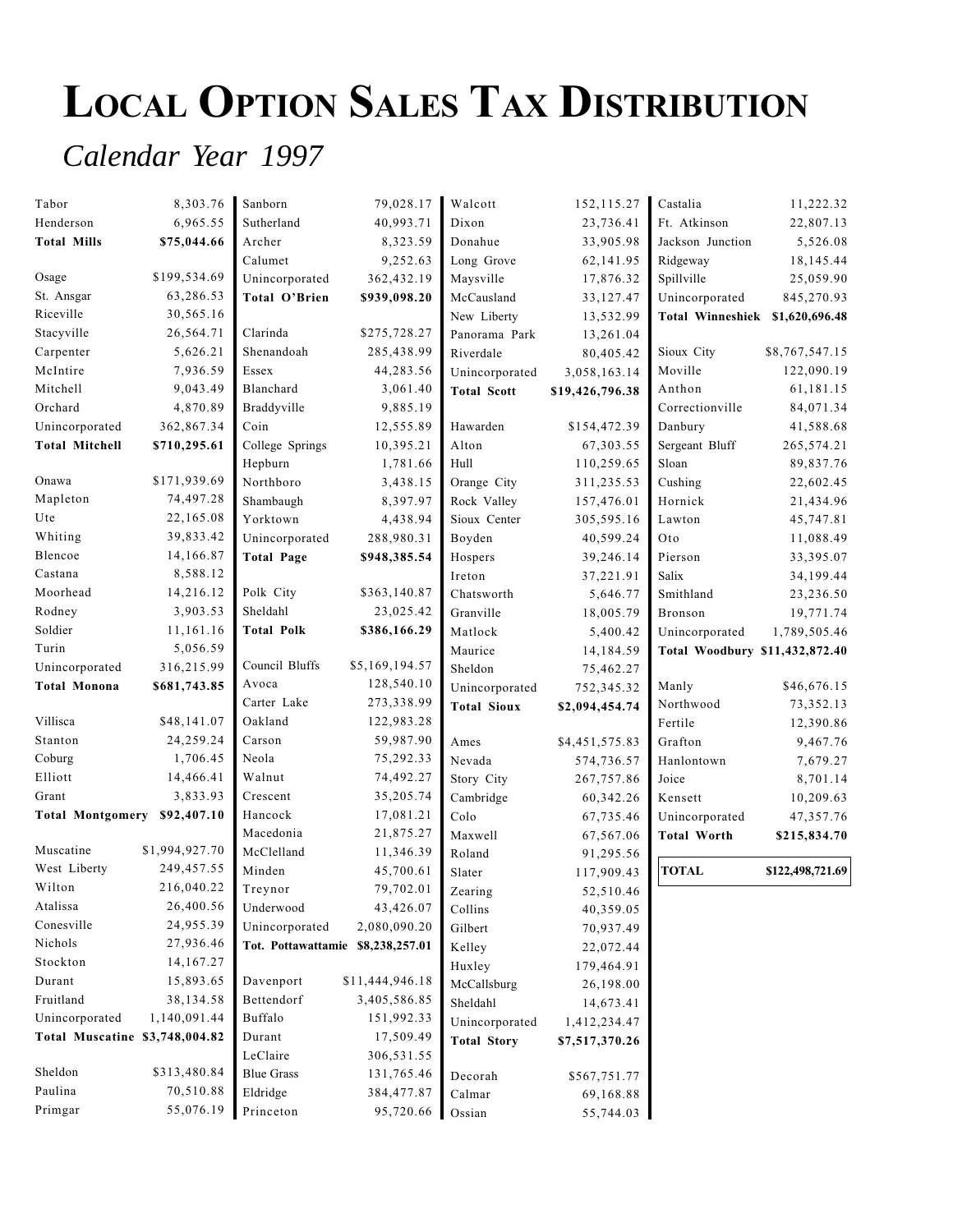## PROPERTY TAXES

*A 10-Year Comparison*



*FY 98 Property Tax Levied By Type of Taxing Authority*

*Total: \$2,464,452,000.00 (estimated)*

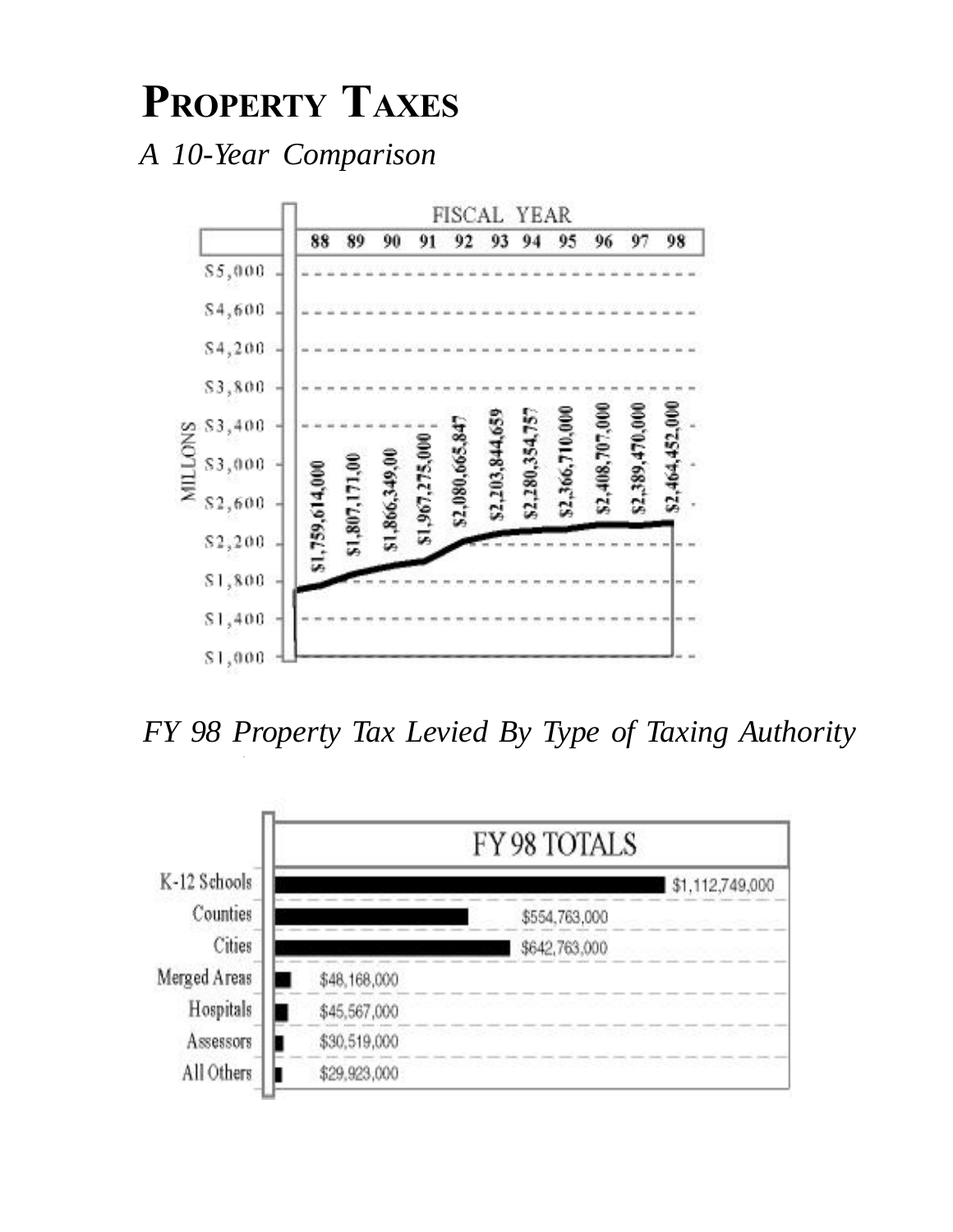## LOCAL GOVERNMENT SERVICES

## *FY 98 Assistance Programs*

| <b>PROGRAM</b><br>FY 98 Payments                                                                             | <b>DESCRIPTION</b>                                                                                                                                                                                                   | <b>ELIGIBILITY</b>                                                                                                                                                                                                                                                                                   | <b>FILING REQUIREMENTS</b>                                                                                                                                                                                                                                                                                                                                                         |
|--------------------------------------------------------------------------------------------------------------|----------------------------------------------------------------------------------------------------------------------------------------------------------------------------------------------------------------------|------------------------------------------------------------------------------------------------------------------------------------------------------------------------------------------------------------------------------------------------------------------------------------------------------|------------------------------------------------------------------------------------------------------------------------------------------------------------------------------------------------------------------------------------------------------------------------------------------------------------------------------------------------------------------------------------|
| <b>Homestead Credit</b><br>\$113,449,802.50                                                                  | Originally adopted to encourage<br>home ownership through<br>property tax relief. The current<br>credit is equal to the actual tax<br>levy on the first \$4,850 of actual<br>value.                                  | Must own and occupy the<br>property as a homestead on July<br>1 of each year, declare residency<br>in Iowa for income tax purposes<br>and occupy the property for at<br>least six months each year.<br>Persons in the military or nursing<br>homes who would otherwise<br>qualify are also eligible. | Claim must be filed on or before<br>July 1 of the first year for which<br>the credit is claimed. Claims<br>filed July 2 through December<br>31 are considered a claim filed<br>for the following year. Claim is<br>allowed for successive years<br>without further filing as long as<br>eligible.                                                                                  |
| Disabled and Senior<br><b>Citizens Property</b><br><b>Tax Credit/Rent</b><br>Reimbursement<br>\$9,090,579.68 | Incorporated into the Homestead<br>Tax Law to provide property tax<br>or rent relief to elderly<br>homeowners and homeowners<br>with disabilities.                                                                   | Must be 65 or older or totally<br>disabled. Must have been a<br>resident of Iowa during the entire<br>preceding year and have<br>household income of less than<br>\$16,500.                                                                                                                          | A property owner must file a<br>claim with the county treasurer<br>by June 1 preceding the fiscal<br>year in which the property taxes<br>are due. Renters must file with<br>the Department of Revenue and<br>Finance by June 1 to claim<br>reimbursement for rent paid in<br>the prior calendar year. The<br>director or county treasurer may<br>grant extensions of time to file. |
| <b>Mobile Home Reduced</b><br><b>Tax Rate</b><br>\$88,654.25                                                 | Enacted as a supplement to the<br>Disabled and Senior Citizens<br>Property Tax Credit. The<br>objective is to provide mobile<br>home owners with equivalent aid.                                                     | Must be an Iowa resident, 23 or<br>older. Household income must be<br>less than \$16,500.                                                                                                                                                                                                            | On or before June 1 of each<br>year, each mobile home owner<br>eligible for a reduced tax rate<br>must file a claim with the county<br>treasurer. The county treasurer<br>or the director may grant an<br>extension of time to file.                                                                                                                                               |
| <b>Special Assessment Credit</b><br>\$24,929.04                                                              | Established in conjunction with<br>the Disabled and Senior Citizens<br>Property Tax Credit. The credit<br>gives 100 percent assistance to<br>qualified homeowners who are<br>required to pay special<br>assessments. | Requirements parallel those for<br>the disabled and senior citizens<br>property tax credit. Household<br>income cannot exceed \$8,500.                                                                                                                                                               | The claimant must file a claim<br>with the county treasurer by<br>September 30 of each year.                                                                                                                                                                                                                                                                                       |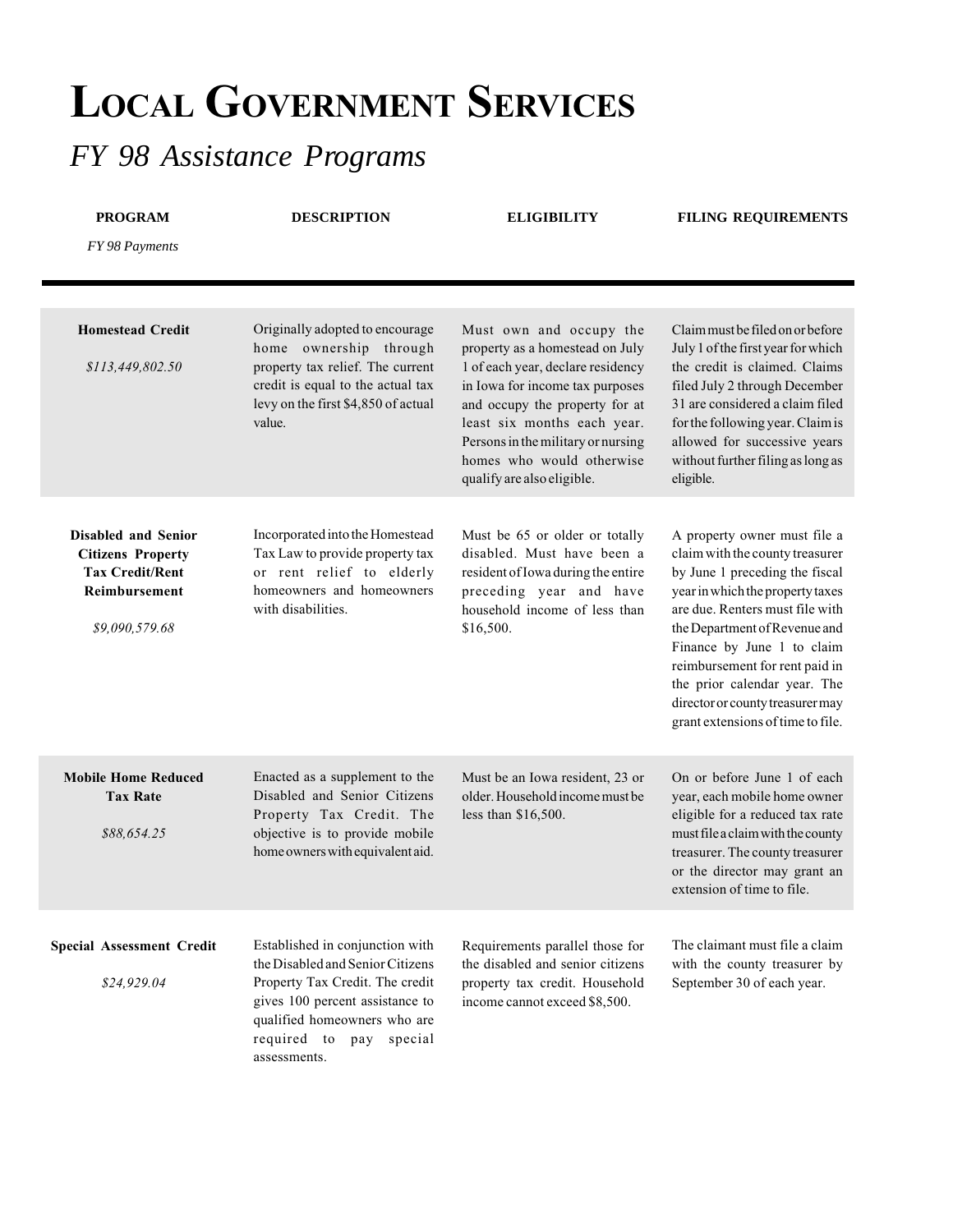#### Local Government Services, continued

| <b>PROGRAM</b>                                                                                            | <b>DESCRIPTION</b>                                                                                                                                                                                                                                                | <b>ELIGIBILITY</b>                                                                                                                                                                                    | <b>FILING REQUIREMENTS</b>                                                                                                                                                                                                                           |  |
|-----------------------------------------------------------------------------------------------------------|-------------------------------------------------------------------------------------------------------------------------------------------------------------------------------------------------------------------------------------------------------------------|-------------------------------------------------------------------------------------------------------------------------------------------------------------------------------------------------------|------------------------------------------------------------------------------------------------------------------------------------------------------------------------------------------------------------------------------------------------------|--|
| FY 98 Payments                                                                                            |                                                                                                                                                                                                                                                                   |                                                                                                                                                                                                       |                                                                                                                                                                                                                                                      |  |
|                                                                                                           |                                                                                                                                                                                                                                                                   |                                                                                                                                                                                                       |                                                                                                                                                                                                                                                      |  |
| <b>Pollution Control</b><br><b>Exemption</b><br>exemption only                                            | Provides an exemption for certain<br>pollution control and recycling<br>property after the construction<br>or installation is completed.                                                                                                                          | Exemption is limited to market<br>value of property used primarily<br>for pollution control or recycling.<br>Must be certified as eligible by<br>the Department of Natural<br>Resources.              | Application must be filed with<br>the assessor no later than<br>February 1 of the first year for<br>which the exemption is<br>requested.                                                                                                             |  |
| <b>Impoundment Structures</b><br><b>Exemption</b><br>exemption only                                       | Provides an exemption for<br>impoundment structures and land<br>underlying an impoundment<br>located outside any incorporated<br>city.                                                                                                                            | Not developed or used for<br>nonagricultural income-produc-<br>ing purposes. Must be approved<br>by Soil and Water Conservation<br>District commissioners and the<br>Department of Natural Resources. | Application must be filed with<br>the assessor each year before<br>July 1.                                                                                                                                                                           |  |
| <b>Low-Rent Housing</b><br><b>Exemption</b><br>exemption only                                             | Provides an exemption for low-<br>rent housing until the original<br>housing development mortgage is<br>paid in full or expires.                                                                                                                                  | Property owned and operated by<br>a nonprofit organization providing<br>low-rent housing for persons at<br>least 62 years old and the<br>physically and mentally disabled.                            | Must file an application with<br>the assessor no later than July<br>1. The claim is allowed on the<br>property for successive years<br>without further filing as long as<br>the property is used for<br>purposes specified in the<br>original claim. |  |
| <b>Ag Land Credit</b><br>\$29,100,000.00                                                                  | Credit established to partially<br>offset the school tax burden borne<br>by agricultural real estate. Current<br>law allows a credit for any general<br>school fund tax in excess of \$5.40<br>per \$1,000 of assessed value.                                     | All land used for agricultural or<br>horticultural purposes in tracts<br>of 10 acres or more and land of less<br>than 10 acres if contiguous to<br>qualifying land of 10 acres or<br>more.            | Land owners are not required to<br>file a claim. The county auditor<br>determines the amount of credit<br>applicable to each tract of land.                                                                                                          |  |
| <b>Computers and Industrial</b><br><b>Machinery and Equipment</b><br>Special Valuation<br>\$11,310,970.14 | Computers and industrial<br>machinery and equipment<br>acquired after 12/31/93 are exempt<br>from tax. If acquired prior to 1/1/<br>94 assessed at 30% of acquisition<br>cost in 1998, 22% in 1999, 14%<br>in 2000, 6% in 2001, and 0% in<br>2002 and thereafter. | Special valuation applies to all<br>computers but only machinery<br>and equipment classified as<br>industrial real estate.                                                                            | Owners of industrial machinery<br>and equipment are required to<br>file a report with the assessor<br>by February 15 of each year;<br>computer owners by April 15.                                                                                   |  |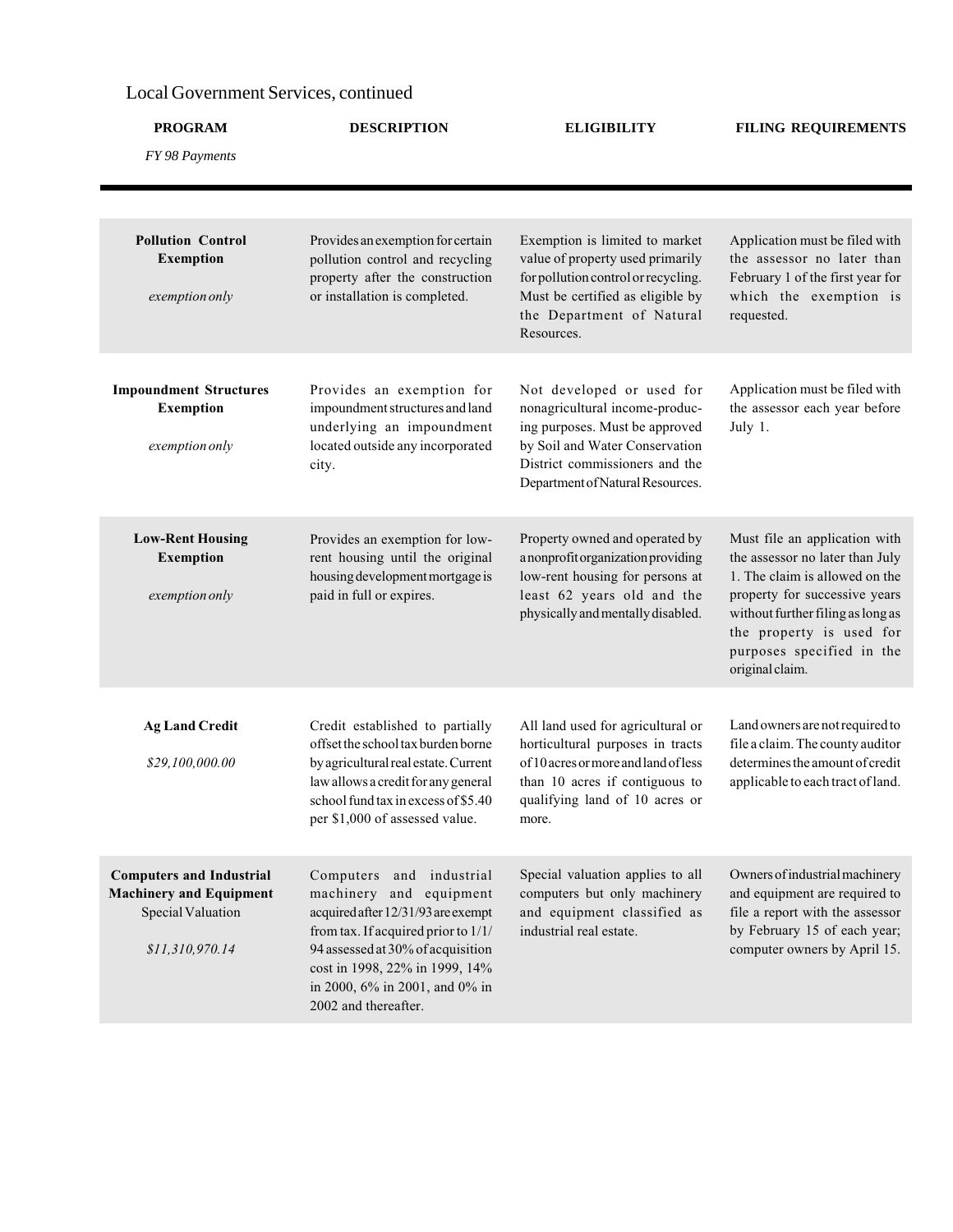#### Local Government Services, continued

| <b>PROGRAM</b>                                                             | <b>DESCRIPTION</b>                                                                                                                                                                                                            | <b>ELIGIBILITY</b>                                                                                                                                                                                                                                                                                                                                                                                                                                   | <b>FILING REQUIREMENTS</b>                                                                                                                                                |
|----------------------------------------------------------------------------|-------------------------------------------------------------------------------------------------------------------------------------------------------------------------------------------------------------------------------|------------------------------------------------------------------------------------------------------------------------------------------------------------------------------------------------------------------------------------------------------------------------------------------------------------------------------------------------------------------------------------------------------------------------------------------------------|---------------------------------------------------------------------------------------------------------------------------------------------------------------------------|
| FY 98 Payments                                                             |                                                                                                                                                                                                                               |                                                                                                                                                                                                                                                                                                                                                                                                                                                      |                                                                                                                                                                           |
| <b>Family Farm Land Credit</b><br>\$10,000,000.00                          | Credit established to partially<br>offset the school tax burden borne<br>by agricultural real estate. Current<br>law allows a credit for any general<br>school fund tax in excess of \$5.40<br>per \$1,000 of assessed value. | All land used for agricultural or<br>horticultural purposes in tracts<br>of 10 acres or more and land of less<br>than 10 acres if contiguous to<br>qualifying land of more than 10<br>acres. The owner must be actively<br>engaged if farming the land.                                                                                                                                                                                              | Claims filed with the assessor<br>between July 1 and October 15<br>of each year.                                                                                          |
| <b>Natural Conservation and</b><br><b>Wildlife Areas</b><br>exemption only | Provides an exemption for<br>recreational lakes, forest covers,<br>rivers and streams, including<br>banks, and open prairies as<br>designated by the county board of<br>supervisors.                                          | Property not used for economic<br>gain. Must be at least two acres.                                                                                                                                                                                                                                                                                                                                                                                  | Application must be filed with<br>the commissioners of the Soil<br>and Water Conservation<br>District by April 15 of the<br>assessment year.                              |
| <b>Forest and Fruit Tree</b><br><b>Reservations</b><br>exemption only      | Provides an exemption for<br>property established as a forest<br>or fruit tree reservation.                                                                                                                                   | Forest Reserve: Minimum of two<br>acres, contain not less than 200<br>trees per acre. Fruit Tree Reserve:<br>Not less than one nor more than<br>10 acres, contain at least 40<br>apples trees or 70 other fruit<br>trees. Exemption for eight years.<br>Neither can be used for economic<br>gain other than raising trees, nor<br>shall livestock be permitted on<br>the reservation. Must be<br>approved by the Department of<br>Natural Resources. | Application filed with assessor<br>between January 1 and April<br>15 of the year for which the<br>exemption is first claimed.                                             |
| <b>Property Tax Replacement</b><br>\$56,287,557.00                         | Provides a form of revenue sharing<br>and payment to local jurisdictions<br>for property tax net collected on<br>personal property, livestock, and<br>monies and credit.                                                      | Allocation formula varies for<br>cities, counties, conference<br>boards, county hospitals, and<br>agricultural extension councils.                                                                                                                                                                                                                                                                                                                   | None                                                                                                                                                                      |
| <b>Military Exemption</b><br>\$2,750,480.24                                | Reduces the taxable value of<br>property for military veterans<br>who served on active duty during<br>specified wartime periods.                                                                                              | The amount of exemption varies<br>according to the wartime period<br>of active duty.                                                                                                                                                                                                                                                                                                                                                                 | A qualified veteran must file a<br>claim with the local assessor by<br>July 1 of the first year eligible.<br>Subsequent claims need not be<br>filed on the same property. |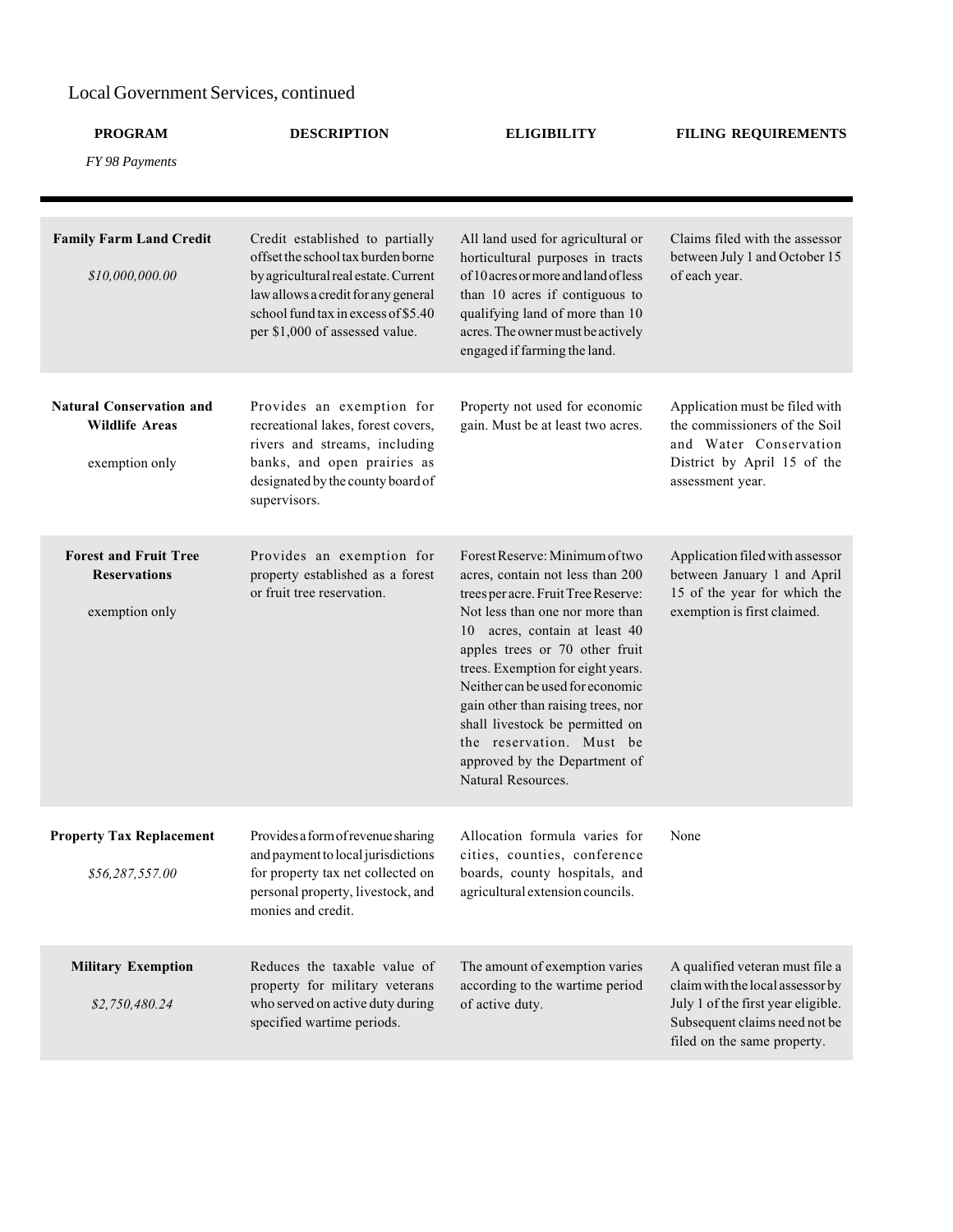#### Local Government Services, continued

| <b>PROGRAM</b>                                                                                                                                    | <b>DESCRIPTION</b>                                                                                                                                                 | <b>ELIGIBILITY</b>                                                                                                                                                                                                                                                   | <b>FILING REQUIREMENTS</b>                                                                                                                        |  |
|---------------------------------------------------------------------------------------------------------------------------------------------------|--------------------------------------------------------------------------------------------------------------------------------------------------------------------|----------------------------------------------------------------------------------------------------------------------------------------------------------------------------------------------------------------------------------------------------------------------|---------------------------------------------------------------------------------------------------------------------------------------------------|--|
| FY 98 Payments                                                                                                                                    |                                                                                                                                                                    |                                                                                                                                                                                                                                                                      |                                                                                                                                                   |  |
|                                                                                                                                                   |                                                                                                                                                                    |                                                                                                                                                                                                                                                                      |                                                                                                                                                   |  |
| <b>Native Prairie/Wetlands</b><br>exemption only                                                                                                  | Exemption for land preserved in<br>its natural condition.                                                                                                          | Cannot be used for economic<br>gain and must be certified by the<br>Department<br>$\sigma f$<br>Natural<br>Resources.                                                                                                                                                | Application must be filed with<br>assessor by February 1.                                                                                         |  |
| <b>Wildlife Habitat</b><br>exemption only                                                                                                         | Exemption for land used to<br>provide wildlife refuge.                                                                                                             | Must be classified as agricultural<br>real estate; cannot exceed two<br>acres, and must be certified by<br>the Department of Natural<br>Resources.                                                                                                                   | Owner<br>request<br>must<br>the<br>certification<br>from<br>Department of Natural<br>Resources, which must notify<br>the assessor of eligibility. |  |
| Religious, Educational and<br><b>Charitable Property</b><br>exemption only                                                                        | Exemption for property used for<br>religious, education or charitable<br>purposes.                                                                                 | Cannot be used for profit. Limited<br>to 320 acres.                                                                                                                                                                                                                  | Application must be filed with<br>assessor by July 1. No further<br>application is needed if use<br>remains unchanged.                            |  |
| <b>Speculative Shell Buildings</b><br>exemption only                                                                                              | Value added exemption to<br>encourage local business<br>development. Subject to approval<br>by city council or county board of<br>supervisors.                     | Available<br>to community<br>development organizations,<br>not-for-profit cooperative<br>associations and for-profit<br>entities. Terminates when<br>building is leased or sold.                                                                                     | Application must be filed with<br>the assessor by February 1 for<br>each project.                                                                 |  |
| <b>Methane Gas Conversion</b><br>Property<br>exemption only                                                                                       | Promotes environmental pur-<br>poses.                                                                                                                              | Property must be used in<br>connection with a publicly-owned<br>sanitary landfill.                                                                                                                                                                                   | Application must be filed<br>annually with the assessor by<br>February 1.                                                                         |  |
| <b>Urban Revitalization</b><br>exemption only                                                                                                     | Value added exemption to<br>encourage development in urban<br>areas. Subject to approval of city<br>council or county board of<br>supervisors.                     | Must have increased the value of<br>the property towhich added<br>by at least 10% or the percent<br>established by local officials. The<br>percent and the length of time<br>over which the exemption applies<br>varies with schedule adopted by<br>local officials. | Application must be filed with<br>the assessor by February 1 of<br>the year the value is added.                                                   |  |
| <b>Industrial Property,</b><br>Research-Service Facilities,<br>Warehouses, Distribution<br><b>Centers and Cattle Facilities</b><br>exemption only | Value added exemption to<br>encourage industrial and<br>commercial<br>development.<br>Subject to approval by city<br>councils and county boards of<br>supervisors. | Partial exemption for five years.<br>The percent varies each year.<br>Cattle facilities must be owner-<br>operated.                                                                                                                                                  | Application must be filed with<br>assessor by February 1 of the<br>year the value is added.                                                       |  |
| <b>Wind Energy Property</b><br>exemption only                                                                                                     | Promotes energy conservation.<br>Subject to approval of city<br>councils or county boards of<br>supervisors.                                                       | Must be used to convert wind<br>energy to electrical energy.<br>Exemption: 100%, first year, to<br>70%, last year, over 20 years.                                                                                                                                    | Application must be filed with<br>assessor by February 1 of the<br>year the value is added.                                                       |  |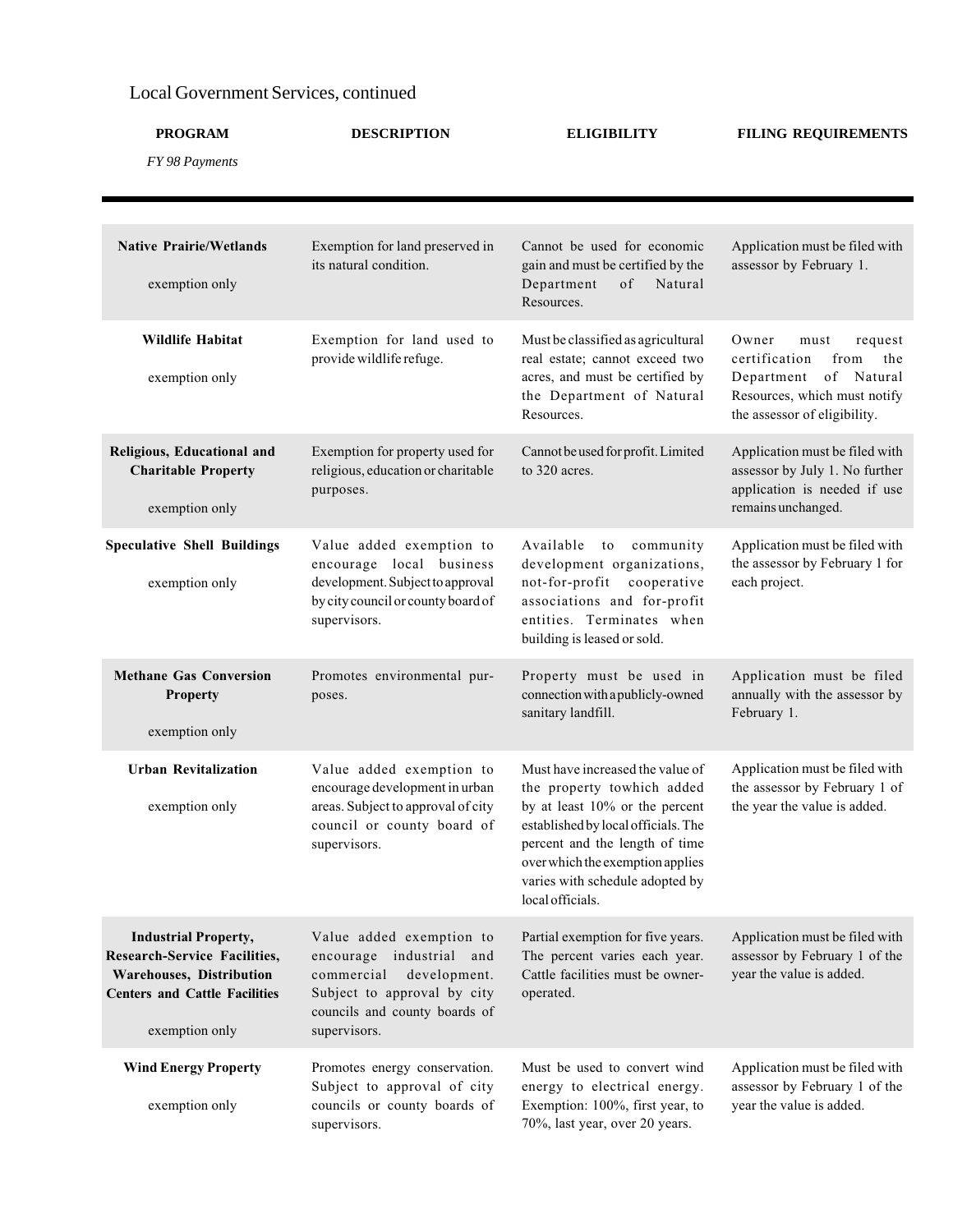# IOWA TAX DESCRIPTIONS

## *As of July 1998*

| <b>TAX</b>                            | <b>RATE OF TAX</b><br><b>FY98 Collections</b>                                                                                                                          | <b>DESCRIPTION</b>                                                                                                                                                                                                                                                                                                                                                                                                           | <b>DISTRIBUTION</b><br><b>OF FUNDS</b>                                    | <b>DUE DATES</b><br><b>OF RETURNS</b>                                                                                                                                                                                                                                                                                                                                                                                                                                                                                        |
|---------------------------------------|------------------------------------------------------------------------------------------------------------------------------------------------------------------------|------------------------------------------------------------------------------------------------------------------------------------------------------------------------------------------------------------------------------------------------------------------------------------------------------------------------------------------------------------------------------------------------------------------------------|---------------------------------------------------------------------------|------------------------------------------------------------------------------------------------------------------------------------------------------------------------------------------------------------------------------------------------------------------------------------------------------------------------------------------------------------------------------------------------------------------------------------------------------------------------------------------------------------------------------|
| Cigarette<br><b>Tax</b>               | $36¢$ per package of 20<br>$45¢$ per package of 25<br>\$94,626,420.80                                                                                                  | The tax is imposed on the sale of<br>cigarettes and must be paid by the<br>person making the first sale in Iowa.<br>Tax payment is shown by a stamp<br>affixed to each cigarette package.                                                                                                                                                                                                                                    | <b>State</b><br>General Fund                                              | Tax returns must be filed<br>by the holder of a state<br>or manufacturer's permit<br>by the 10th day of each<br>month for the preceding<br>calendar month.                                                                                                                                                                                                                                                                                                                                                                   |
| Corporate<br><b>Income Tax</b>        | $6\%$ on first \$25,000<br>8% on next \$75,000<br>10% on next \$150,000<br>12% on all over \$250,000<br>\$290,961,910.93                                               | The tax is imposed on the Iowa net<br>income of corporations doing<br>business within this state or receiving<br>income from property in the state.<br>For tax years on or after January 1,<br>1987, Iowa imposes an alternative<br>minimum tax equal to 7.2% of Iowa<br>tax preferences. For tax years on or<br>after January 1, 1988, the tax is<br>imposed on the unrelated business<br>income of nonprofit corporations. | State<br>General Fund                                                     | Corporation tax returns<br>must be filed by the last<br>day of the 4th month<br>after the close of the tax<br>year. Cooperatives must<br>file a return on or before<br>the 15th day of the 9th<br>month following the<br>close of the co-<br>operative's tax year.<br>Estimated tax payments<br>are due from most<br>corporations on a<br>quarterly basis. Non-<br>profit<br>corporation<br>returns with unrelated<br>business income are due<br>on the 15th day of the<br>5th month following the<br>close of the tax year. |
| Drug Stamp<br><b>Tax</b>              | \$5/gram of processed marijuana<br>\$750/unprocessed marijuana plant<br>\$250/gram of other taxable substances<br>\$400/10 doses if not sold by weight<br>\$501,869.00 | Tax is imposed on dealers in<br>possession of specified quantities of<br>marijuana and other controlled<br>substances.                                                                                                                                                                                                                                                                                                       | <b>State</b><br>General Fund                                              | Tax payment is required<br>upon possession and must<br>be evidenced by a stamp<br>permanently affixed to<br>the taxable substance.                                                                                                                                                                                                                                                                                                                                                                                           |
| Environmental<br>Protection<br>Charge | $1¢$ per gallon of petroleum products<br>deposited in qualifying tanks<br>\$18,652,217.99                                                                              | The EPC is imposed on all deposits of<br>petroleum products into non-exempt<br>underground and non-exempt<br>aboveground storage tanks in Iowa.                                                                                                                                                                                                                                                                              | Iowa<br>Comprehensive<br>Petroleum<br>Underground<br>Storage Tank<br>Fund | EPC returns must be<br>postmarked by the last<br>day of the month<br>following the close of<br>each quarter.                                                                                                                                                                                                                                                                                                                                                                                                                 |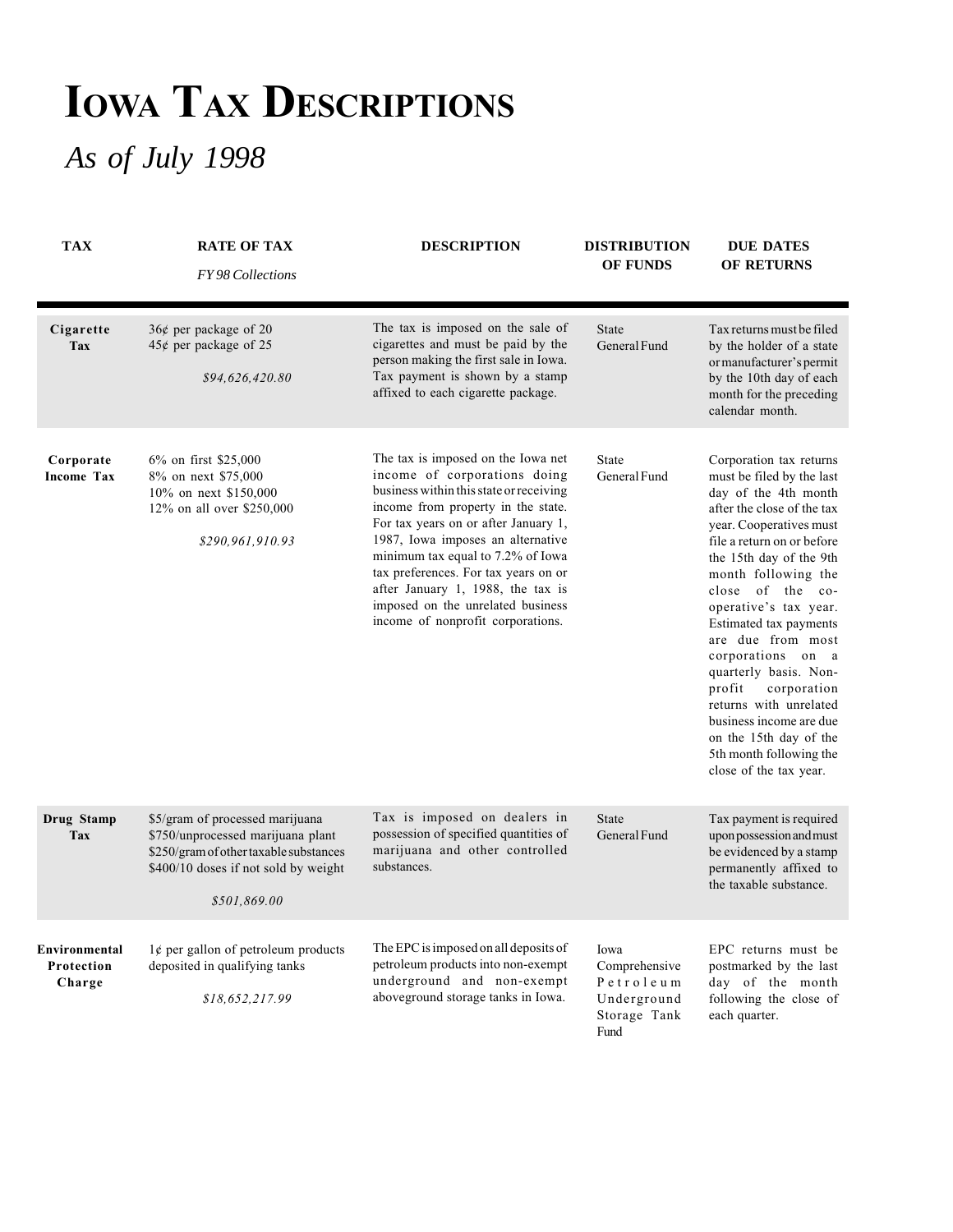| <b>TAX</b>                                                         | <b>RATE OF TAX</b><br>FY 98 Collections                                                                                                                                                                                                                      | <b>DESCRIPTION</b>                                                                                                                                                                                                                                                                                                                                                                                                                                                               | <b>DISTRIBUTION</b><br><b>OF FUNDS</b>                                                                                                                                                                                          | <b>DUE DATES</b><br>OF RETURNS                                                                                                                                                                                                                                                                                                                                                                                          |
|--------------------------------------------------------------------|--------------------------------------------------------------------------------------------------------------------------------------------------------------------------------------------------------------------------------------------------------------|----------------------------------------------------------------------------------------------------------------------------------------------------------------------------------------------------------------------------------------------------------------------------------------------------------------------------------------------------------------------------------------------------------------------------------------------------------------------------------|---------------------------------------------------------------------------------------------------------------------------------------------------------------------------------------------------------------------------------|-------------------------------------------------------------------------------------------------------------------------------------------------------------------------------------------------------------------------------------------------------------------------------------------------------------------------------------------------------------------------------------------------------------------------|
| Franchise<br>Tax                                                   | 5% of taxable income<br>\$36,406,413.20                                                                                                                                                                                                                      | Tax is imposed on the income of<br>state banks, national banking<br>associations, trust companies,<br>federally and state chartered savings<br>and loan associations, financial<br>institutions chartered by the Federal<br>Home Loan Bank Board and<br>production credit associations. For<br>tax years on or after January 1, 1987,<br>Iowa imposes an alternative minimum<br>tax equal to 3% of Iowa tax<br>preferences.                                                      | All Franchise<br>Tax is deposited<br>in the State<br>General Fund<br>and \$8.8 million<br>is returned to<br>local govern-<br>ments on a<br>quarterly basis<br>as follows: 40%<br>counties.<br>to<br>60% to cities<br>and towns. | Franchise tax returns<br>must be filed by the last<br>day of the 4th month<br>after the close of the tax<br>year. Estimated pay-<br>ments are due from most<br>financial institutions on<br>a quarterly basis.                                                                                                                                                                                                          |
| Hotel/Motel<br>Tax                                                 | May not exceed 7%<br>\$20,604,466.69                                                                                                                                                                                                                         | Hotel/motel tax is imposed on the<br>gross receipts from the renting of<br>hotel or motel rooms for 31<br>consecutive days or less.                                                                                                                                                                                                                                                                                                                                              | Local transient<br>guest tax fund,<br>with disburse-<br>ment to the<br>local govern-<br>ment imposing<br>the tax                                                                                                                | Hotel/motel tax returns<br>and tax are submitted with<br>quarterly sales tax returns<br>and are due the last day of<br>the month following the<br>end of each calendar<br>quarter.                                                                                                                                                                                                                                      |
| Individual<br><b>Income Tax</b>                                    | .36% on first \$1,136<br>.72% on second $$1,136$<br>2.43% on next \$2,272<br>4.50% on next \$5,680<br>6.12% on next \$6,816<br>6.48% on next \$5,680<br>6.80% on next \$11,360<br>7.92% on next \$17,040<br>8.98% on all over \$51,120<br>\$2,337,939,228.15 | Tax is imposed on Iowa net income<br>of individuals and estates and trusts.<br>Individuals who have a net income of<br>\$9,000 or more must file an Iowa<br>income tax return. Taxpayers with a<br>combined income of \$13,500 or less<br>(\$9,000 or less for single taxpayers)<br>are generally not required to pay Iowa<br>income tax. Individuals may also be<br>subject to the minimum tax on tax<br>preferences and a tax on lump sum<br>distributions from pension plans. | <b>State</b><br>General Fund                                                                                                                                                                                                    | The final return and any<br>tax owing is due by the<br>last day of the 4th month<br>following the close of<br>the tax year. Individuals<br>may be required to remit<br>estimated tax payments<br>quarterly. Income tax is<br>also collected through<br>withholding tax. De-<br>pending on the amount<br>tax with-held,<br>of<br>withholding tax deposits<br>are due annually,<br>quarterly, monthly or<br>semi-monthly. |
| Individual<br>Income<br>School<br><b>District</b><br><b>Surtax</b> | Not to exceed 20% of state income<br>tax liability. Rate is different for each<br>school district.<br>\$31,177,565.00<br>Calendar 1997                                                                                                                       | Upon voter approval, school districts<br>may initiate educational im-<br>provement programs where school<br>boards may raise an additional portion<br>of the state cost per pupil. This<br>enrichment amount is raised through<br>a surtax (not to exceed 20% of state<br>income tax liability) and through an<br>accompanying property tax.                                                                                                                                     | Local school<br>district<br>im-<br>posing the tax                                                                                                                                                                               | Tax is collected with the<br>individual income tax<br>return. Returns are due<br>the last day of the 4th<br>month following the end<br>of the tax year.                                                                                                                                                                                                                                                                 |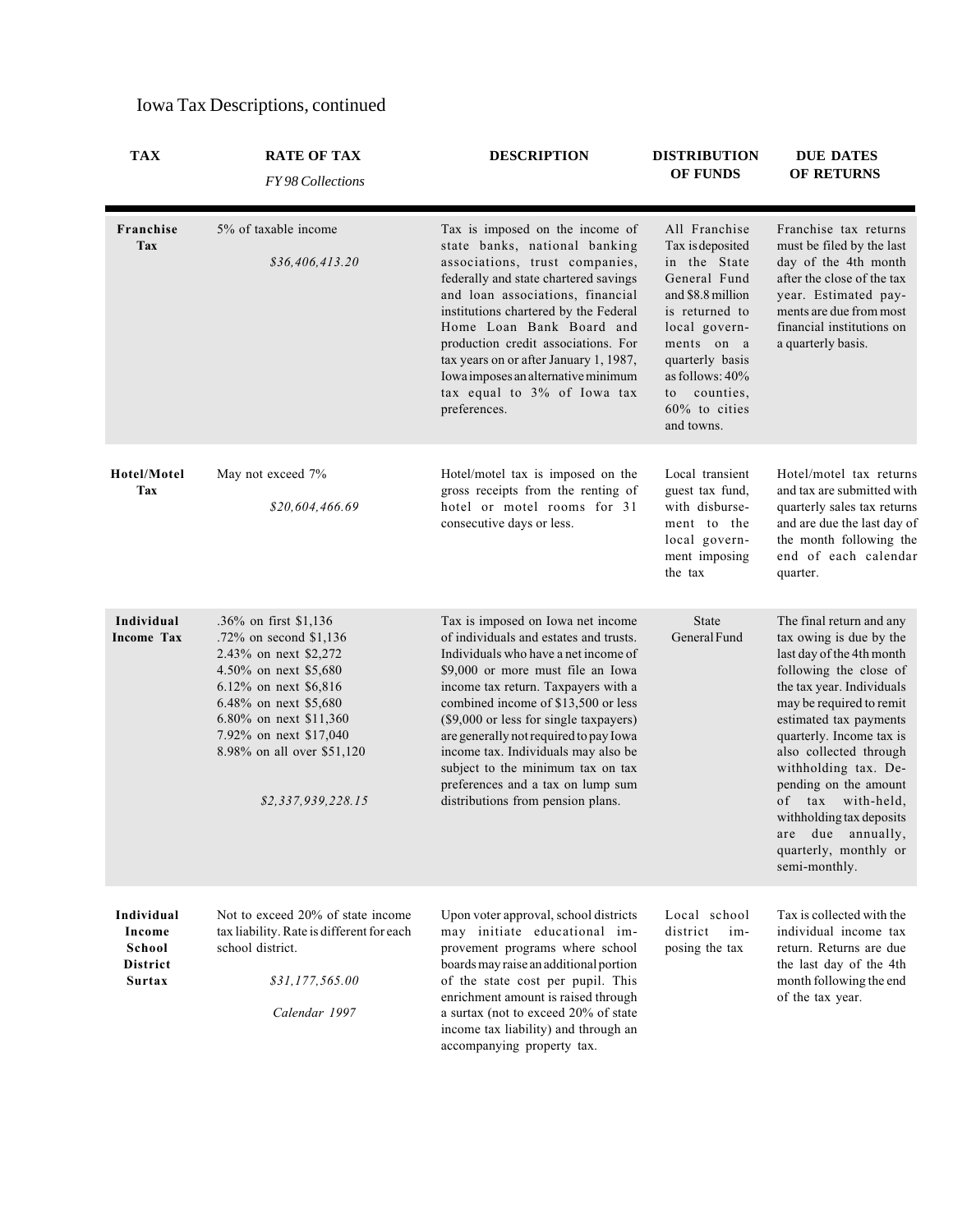| <b>TAX</b>                                                                       | <b>RATE OF TAX</b><br>FY98 Collections                                                                                                                                                                                                                                                                       | <b>DESCRIPTION</b>                                                                                                                                                                                                                                                                                                                                                        | <b>DISTRIBUTION</b><br><b>OF FUNDS</b>                                                                                                                                                               | <b>DUE DATES</b><br><b>OF RETURNS</b>                                                                                                                                                                                                                                                                                               |
|----------------------------------------------------------------------------------|--------------------------------------------------------------------------------------------------------------------------------------------------------------------------------------------------------------------------------------------------------------------------------------------------------------|---------------------------------------------------------------------------------------------------------------------------------------------------------------------------------------------------------------------------------------------------------------------------------------------------------------------------------------------------------------------------|------------------------------------------------------------------------------------------------------------------------------------------------------------------------------------------------------|-------------------------------------------------------------------------------------------------------------------------------------------------------------------------------------------------------------------------------------------------------------------------------------------------------------------------------------|
| Individual<br>Income<br>Emergency<br>Medical<br><b>Services</b><br><b>Surtax</b> | Up to 1% of state income tax liability.<br>Only Appanoose County imposes<br>this tax (at a rate of $1\%$ ).<br>\$42,022.00<br>Calendar 1997                                                                                                                                                                  | A county may impose the surtax by<br>ordinance at the rate set by the board<br>of supervisors not to exceed 1%.                                                                                                                                                                                                                                                           | County<br>im-<br>posing the tax                                                                                                                                                                      | Tax is collected with the<br>individual income tax<br>return. Returns are due<br>the last day of the fourth<br>month following the end<br>of the tax year.                                                                                                                                                                          |
| Inheritance<br>and Estate<br><b>Taxes</b>                                        | Inheritance Tax: From 1% to 15%<br>dependent upon the amount of the<br>inheritance and the relationship of<br>the recipient to the decedent. Estate<br>Tax: Amount by which the allowable<br>federal credit for state death taxes<br>exceeds the inheritance tax due from<br>the estate.<br>\$109,817,189.15 | This tax is imposed on any person<br>other than a surviving spouse,<br>decedent's lineal ascendants,<br>descendants and stepchildren who<br>becomes beneficially entitled to any<br>property or interest by any method<br>of transfer. Administrators,<br>executors, referees and trustees of<br>estate transfers which are taxable<br>may also be liable for such taxes. | State General<br>Fund                                                                                                                                                                                | In most instances, the<br>return must be filed and<br>tax paid on or before the<br>last day of the 9th month<br>after the death of the<br>decedent.                                                                                                                                                                                 |
| Insurance<br>Premium<br><b>Tax</b>                                               | 2% of the adjusted gross amount<br>of premiums, assessments and<br>fees received during the preceding<br>calendar year.<br>\$108,868,140.60                                                                                                                                                                  | This tax is administered by the<br>Commerce Department, with the<br>Department of Revenue and Finance<br>serving as a depositing agency for the<br>tax receipts. The tax is imposed on<br>the premiums of every insurance<br>company except fraternal beneficiary<br>associations.                                                                                        | <b>State</b><br>General Fund                                                                                                                                                                         | Premium tax reports<br>from all insurers are to<br>be filed before March 1<br>of each year. Pre-<br>payment of taxes equal<br>to one-half of the prior<br>year's taxes is due June<br>1.                                                                                                                                            |
| <b>Local Option</b><br>Sales Tax                                                 | Not more than $1\%$ .<br>\$122,498,721.69<br>Calendar Year 1997 Distributions                                                                                                                                                                                                                                | Tax is imposed by counties either<br>countywide or in incorp-orated or<br>unincorporated areas. Under very<br>special circum-stances it may also be<br>imposed by a city. With a few<br>exceptions, it is imposed on sales and<br>ser-vices taxed under state sales tax<br>provisions. There is no corre-<br>sponding local option use tax.                               | To local sales<br>and service tax<br>fund with dis-<br>bursement to<br>juris-<br>local<br>dictions at least<br>quarterly                                                                             | Local option sales tax is<br>due at the same time as<br>the state sales tax is due.                                                                                                                                                                                                                                                 |
| Motor<br>Vehicle Fuel<br><b>Tax</b>                                              | Gasoline $20 \frac{\cancel{e}}{g}$ al.<br>Ethanol Blended Gasoline 19¢/gal.<br>Aviation Gasoline $8¢$ /gal.<br>Special Fuel (diesel) $22.5¢$ /gal.<br>Special Fuel (LPG) 20¢/gal.<br>Special Fuel (aviation) $3¢$ /gal.<br>Compressed Nat. Gas $16¢/100$ ft. <sup>3</sup><br>\$411,089,502.00                | Tax is imposed on each gallon of<br>motor vehicle fuel sold in Iowa for use<br>on Iowa highways. Motor vehicle fuel<br>includes gasoline, diesel fuel, liquefied<br>petroleum gas, compressed natural<br>gas, aviation fuel and ethanol blended<br>gasoline.                                                                                                              | Road Use Tax<br>Fund<br>Aviation fuel<br>tax receipts de-<br>posited in state<br>aviation fund<br>Tax receipts<br>from motor fuel<br>used in water-<br>craft deposited<br>in marine fuel<br>tax fund | Tax returns are required to<br>be filed by the licensee no<br>later than the last day of<br>the month following the<br>month in which the fuel<br>was withdrawn from the<br>terminal or, in the case of<br>LPG or CNG, placed into<br>the fuel supply tank of a<br>motor vehicle. Importers<br>are required to file<br>semimonthly. |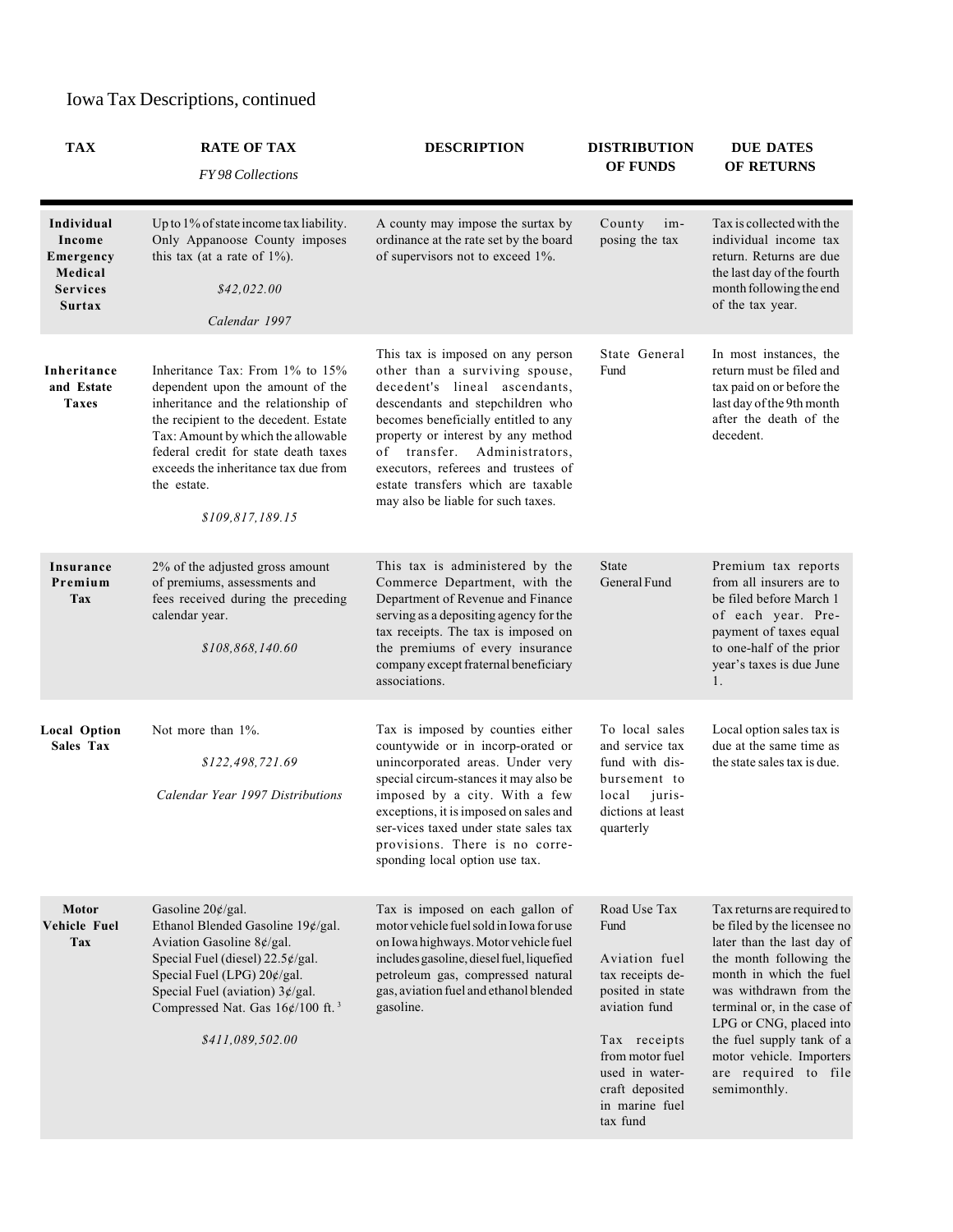| <b>TAX</b>                                             | <b>RATE OF TAX</b><br><b>FY98 Collections</b>                                                                                                                                                                                                   | <b>DESCRIPTION</b>                                                                                                                                                                                                                                                                                                                                                                                                                                                                                                                                         | <b>DISTRIBUTION</b><br><b>OF FUNDS</b>                                                                                                                                                           | <b>DUE DATES</b><br><b>OF RETURNS</b>                                                                                                                                                                                                                                                                                                                                                    |
|--------------------------------------------------------|-------------------------------------------------------------------------------------------------------------------------------------------------------------------------------------------------------------------------------------------------|------------------------------------------------------------------------------------------------------------------------------------------------------------------------------------------------------------------------------------------------------------------------------------------------------------------------------------------------------------------------------------------------------------------------------------------------------------------------------------------------------------------------------------------------------------|--------------------------------------------------------------------------------------------------------------------------------------------------------------------------------------------------|------------------------------------------------------------------------------------------------------------------------------------------------------------------------------------------------------------------------------------------------------------------------------------------------------------------------------------------------------------------------------------------|
| <b>Motor</b><br>Vehicle<br>Lease Tax                   | 5 percent use tax on the lease price of<br>certain vehicles<br>Collections included in Use Tax<br>total                                                                                                                                         | Effective January 1, 1997, the tax is<br>imposed on the lease price of a vehicle<br>subject to registration, that is not a<br>motorcycle or motorized bicycle, with<br>a gross vehicle weight rating of less<br>than 16,000 pounds and leased for a<br>period of 12 months or more by a<br>lessor licensed under Iowa Code<br>chapter 321F.                                                                                                                                                                                                                | Road Use Tax<br>Fund                                                                                                                                                                             | Tax is reported and paid<br>by the owner of the<br>vehicle to the county<br>treasurer or Department<br>of Trans-portation at the<br>time of registering or<br>titling the vehicle. If this<br>is not required, the tax<br>must be paid by the owner<br>to the Department of<br>Revenue and Finance on<br>or before 15 days from<br>the last day of the month<br>that the tax became due. |
| <b>Property Tax</b><br>Levied -<br>Prior to<br>Credits | Differs in each locality and is a<br>composite of county, city, school<br>district and special levies. Taxes are<br>levied in terms of dollars per \$1,000<br>of taxable value and are collected<br>locally.<br>\$2,464,452,000.00<br>estimated | Property tax is levied on the taxable<br>value of real property. The taxable<br>value may be a percentage of the<br>assessed value as a result of statewide<br>limitations for allowable growth. The<br>assessed value is 100% of market<br>value, except for (1) agricultural realty<br>(assessed)<br>according to<br>its<br>productivity) and (2) computers and<br>industrial mach-inery and equipment,<br>which when first assessed prior to<br>1-1-95 is assessed at 30 percent of net<br>acquisition cost; first assessed after<br>$1-1-95$ : exempt. | Local<br>jurisdictions                                                                                                                                                                           | The tax may be paid in<br>two installments, the<br>first of which becomes<br>delinquent on October 1<br>and the second of which<br>becomes delinquent on<br>April 1.                                                                                                                                                                                                                     |
| <b>Real Estate</b><br><b>Transfer Tax</b>              | 80¢ for each \$500 or fractional part<br>of \$500 in excess of \$500 paid for the<br>real property transferred.<br>\$9,904,731.66                                                                                                               | The tax is imposed on the transfer of<br>real estate. Tax payment is noted on<br>the instrument of transfer at the time<br>the instrument is<br>recorded.                                                                                                                                                                                                                                                                                                                                                                                                  | 17.25% of the<br>tax receipts are<br>retained by the<br>county. Of the<br>remaining<br>82.75%, 95%<br>goes in the State<br>General Fund,<br>$5\%$ in<br>the<br>Housing Im-<br>provement<br>Fund. | Tax is payable when the<br>deed or other instrument<br>conveying the real<br>property is presented for<br>recording. Tax returns<br>must be filed by the<br>county recorder by the<br>10th day of each month<br>for tax collected during<br>the preceding month.                                                                                                                         |
| <b>State Sales</b><br>Tax                              | 5%<br>\$1,441,241,593.45                                                                                                                                                                                                                        | The tax is imposed on gross receipts<br>from all sales of tangible personal<br>property and enumerated services.<br>Certain exceptions are provided,<br>including exemption of the sales of<br>certain foods, prescription drugs,<br>medical devices, and farm and<br>industrial machinery, equipment and<br>computers.                                                                                                                                                                                                                                    | <b>State General</b><br>Fund                                                                                                                                                                     | Depending on the<br>amount of tax collected,<br>a deposit and returns are<br>due annually, quarterly,<br>monthly or semi-<br>monthly.                                                                                                                                                                                                                                                    |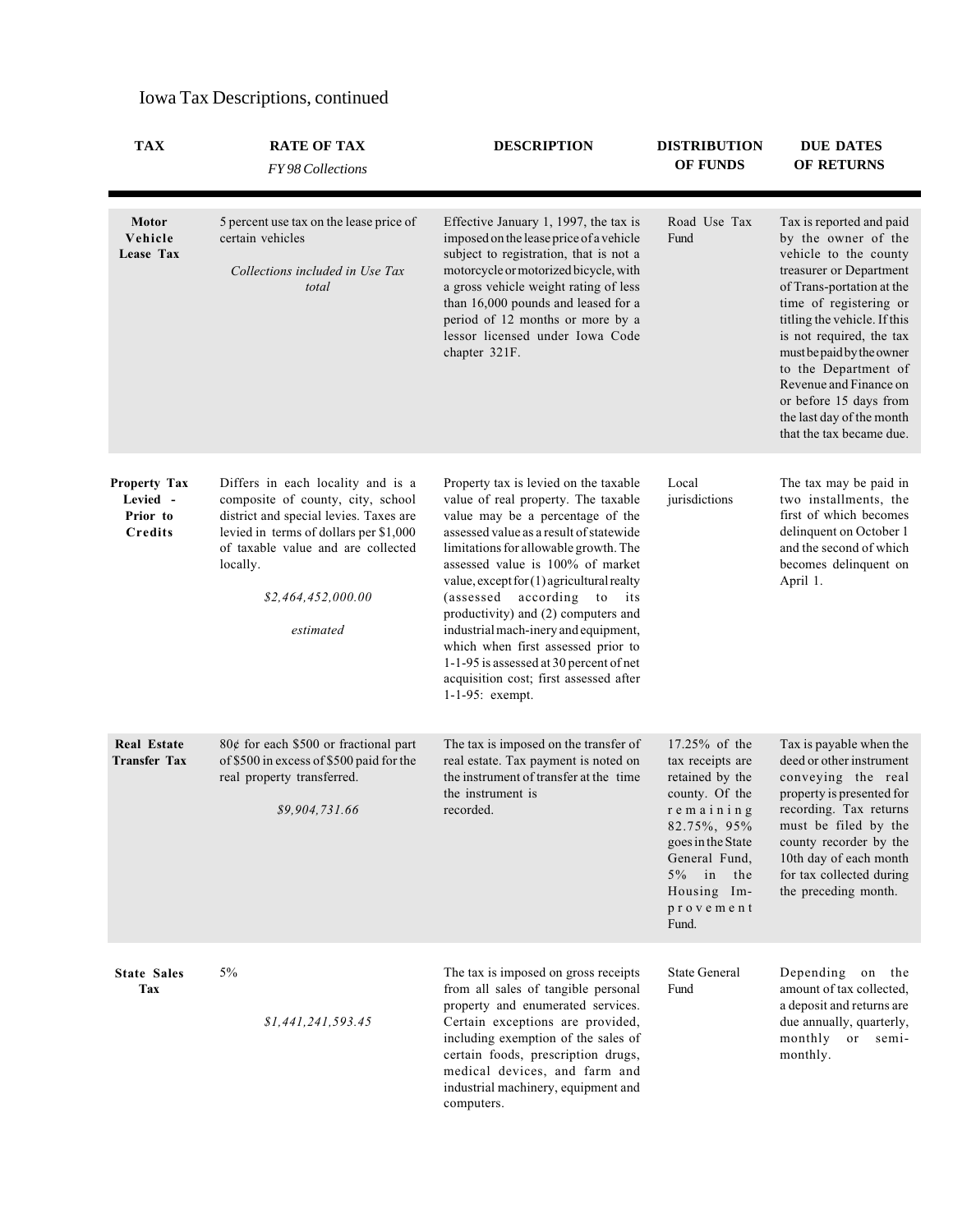| <b>TAX</b>                     | <b>RATE OF TAX</b><br>FY 98 Collections            | <b>DESCRIPTION</b>                                                                                                                                                                                                                                                                                                                                                                                                                                             | <b>DISTRIBUTION</b><br><b>OF FUNDS</b>                                                                                                                                                      | <b>DUE DATES</b><br>OF RETURNS                                                                                                                                                                                                                                                                                                                                                                                                                                                                                                                                                                                                                                    |
|--------------------------------|----------------------------------------------------|----------------------------------------------------------------------------------------------------------------------------------------------------------------------------------------------------------------------------------------------------------------------------------------------------------------------------------------------------------------------------------------------------------------------------------------------------------------|---------------------------------------------------------------------------------------------------------------------------------------------------------------------------------------------|-------------------------------------------------------------------------------------------------------------------------------------------------------------------------------------------------------------------------------------------------------------------------------------------------------------------------------------------------------------------------------------------------------------------------------------------------------------------------------------------------------------------------------------------------------------------------------------------------------------------------------------------------------------------|
| Tobacco<br><b>Products Tax</b> | 22% of the wholesale sales price<br>\$6,094,281.80 | Tax is imposed on the wholesale sales<br>price of all tobacco products except<br>cigarettes and little cigars.                                                                                                                                                                                                                                                                                                                                                 | <b>State</b><br>General Fund                                                                                                                                                                | Distributors are required<br>to file tax returns by the<br>20th day of each month<br>for the preceding<br>calendar month.                                                                                                                                                                                                                                                                                                                                                                                                                                                                                                                                         |
| <b>Use Tax</b>                 | $5\%$<br>\$454,479,529.89                          | Use tax includes: $(1)$ The 5% excise<br>tax collected by out-of-state based<br>firms making sales of tangible personal<br>property or certain services purchased<br>for use in Iowa. (2) The 5% excise tax<br>on goods or services purchased tax<br>free by consumers and subsequently<br>used in Iowa. $(3)$ The 5% excise tax<br>collected by Iowa county treasurers<br>or the Iowa Department of<br>Transportation on vehicles subject<br>to registration. | Revenue derived<br>from use tax on<br>vehicles subject<br>to registration is<br>deposited in<br>various special<br>funds. The re-<br>mainder is cred-<br>ited to the State<br>General Fund. | $(1)$ Returns from out-of-<br>state firms must be filed<br>on or before the last day<br>of the month following<br>the close of the calendar<br>quarter. Retail use tax<br>permit holders collecting<br>more than \$1,500 per<br>month are required to<br>file on a monthly basis.<br>(2) Returns for goods and<br>services purchased tax<br>free must be filed on or<br>before the last day of the<br>month following the<br>close of the calendar<br>quarter. (3) Reports and<br>remittance from county<br>treasurers on vehicles<br>subject to registration<br>must be filed on or before<br>the 10th day of the<br>month following the<br>month of collection. |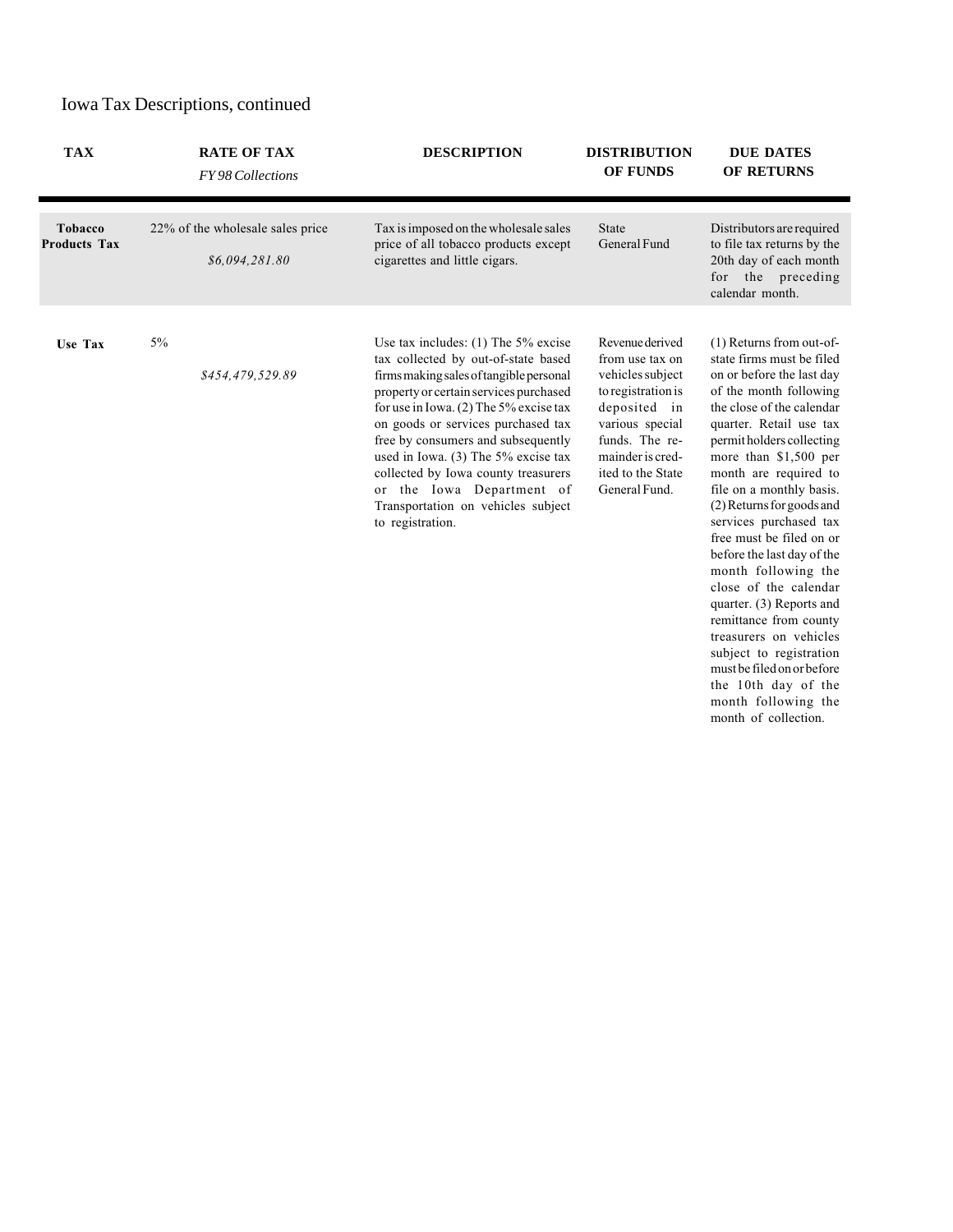## SUPPLEMENTAL REPORTS

*Published in accordance with Iowa Code section 422.75(28)*

### Integrated Revenue Information System

Report of FY 98 Activity

Fiscal year 1998 was a year of change in the department's approach to its integrated revenue information system. First, as outlined below, extensive design and development on the IDMS mainframe was eschewed in favor of alternative development options. Second, two development tasks took the lion's share of the application development resources during the year. The first of these was the fine tuning of the Registration and Transaction Components of IRIS particularly as they relate to the processing of individual income tax returns. These income specific applications were first utilized during the 1997 processing season, resulting in a number of benefits to the agency and its customers. However, it was recognized that improvements in certain processing cycles could occur and so during fiscal 1998, department and outside consulting resources examined the design and coding of the critical modules of the IRIS application. As a result of the review, a number of changes and enhancements were made to the applications. The result was that the income tax return processing in calendar 1998 improved significantly.

The second major initiative which resulted in a redirection of resources was the department's efforts to insure all applications, hardware and software would perform efficiently as the century change occurred. A critical component of this project was the extensive analysis and testing of the department's mainframe applications. Over one million lines of code residing in thirty-six application components were identified for compliance testing. In conjunction with the state's Year 2000 project office, the department developed a comprehensive plan for assessing, coding and testing the applications. While the work continues into fiscal 1999, the substantial effort completed in fiscal 1998 has allowed the agency to successfully complete the compliance process on a majority of its applications

Although these two areas required the bulk of the department's application development resources, progress was made in several areas of the integrated system's design:

Iowa Tax Research Library - Final design and development tasks to provide on-line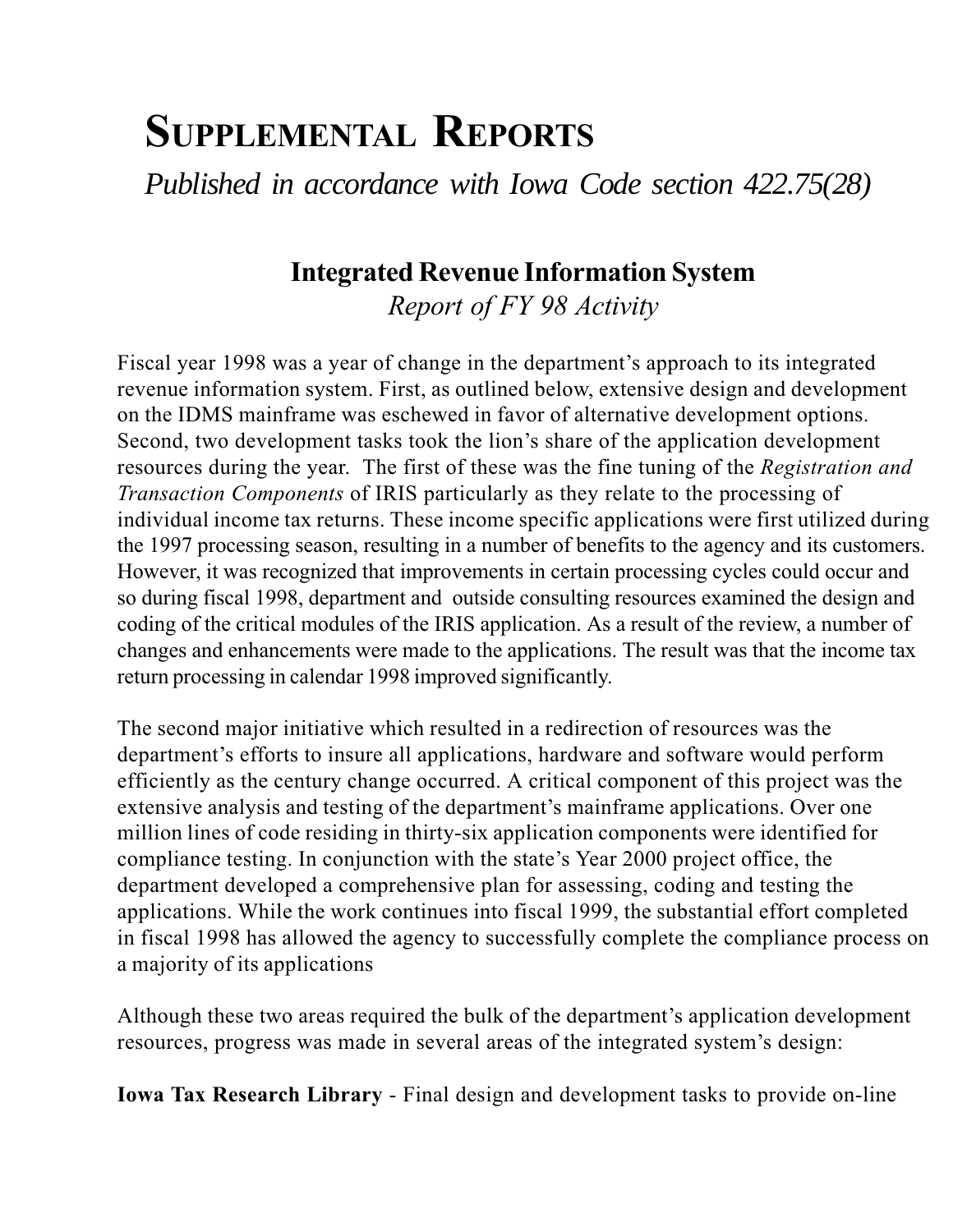Supplemental Reports, continued

access to department statutes, rules and policy statements were completed. In addition to providing access to department staff, the on-line library will provide tax professionals and the general public with access through the internet to the policy-making information on which the agency relies. With the implementation of this resource, which was conceptualized as the Tax Definition Component, the agency has in effect completed the implementation of a third of the seven components of the original IRIS design.

Tax Gap - Another project that is using an alternative approach to design and development is the Tax Gap project, which encompasses both the *Audit and External* Source Components of the original IRIS design. A performance-based procurement process is being used to fund the cost of partnering with a vendor to design and develop a data warehouse to act as the repository of all information used to identify potential audit suspects and track audit results, and create a structure to perform audits and interface with the department's integrated system. A Request for Information was issued in February of 1998, with seven major vendors showing interest in the project. A Request for Proposal has been developed and is currently being reviewed by General Services prior to its formal release.

Field Automation - The installation of the department's Wide Area Network was completed in fiscal 98, providing field staff with remote access capabilities paralleling the capabilities available in the central office. This enhancement to the field's technical environment increased the capabilities of the field staff to access IRIS applications and positions the staff to take advantage of other application development including the Tax Gap project.

Future Plans - A number of activities are currently being evaluated for possible action during fiscal 1999 or fiscal 2000.

 Migration of additional tax applications to the transaction and registration components. Several taxes are under consideration, however with the school district local option tax now a valid option for local governments, a redesign of the sales tax processing application is becoming increasingly important to the agency.

• A review of the department's *Accounts Receivable* applications is underway. This is one of the two planned components of IRIS that have not been addressed. The agency is considering the application as one way in which to meet its obligation to serve as a principal debt collection resource for state government.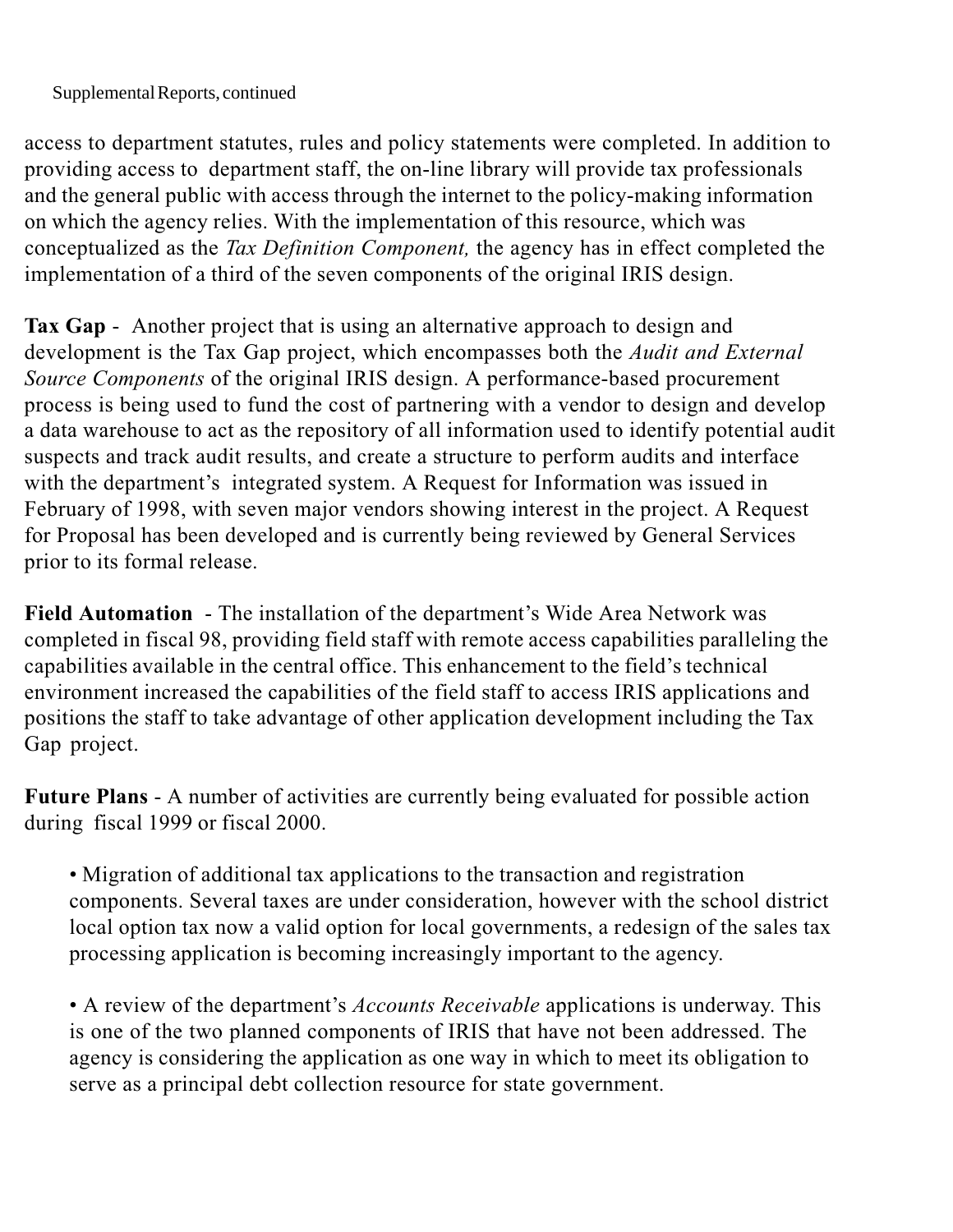#### Compliance Report FY 97/98

Two major initiatives were either implemented or were in the planning stages which will have significant impact on tax compliance in the future. The Agency completed putting all the field offices both in-state and out-of-state on a wide-area network (WAN) with direct access to all agency information through the network. This includes dial-in access when auditors are at a remote site instead of being at an office site. This allows improved efficiency in researching taxpayer accounts, providing taxpayers with the latest Agency information, policy, etc., and improved reporting capabilities. Second, the Agency is in the planning and development stages of a Tax Gap Compliance Project which will enable the Agency to partner with outside resources to develop a data warehouse to enhance capabilities of audit selection, audit performance and reporting of compliance efforts. Both of these initiatives are also addressed in the IRIS Report on pages 24 and 25.

In addition to these efforts, the Agency has continued to adopt changes in systems and programs to enhance tax compliance and provide improved taxpayer service and education. Efforts include: 1.) development of an on-line library which allows the public internet access to all Agency policy, rulings, court cases, administrative rules, etc.(see the subsection of the IRIS report entitled "Iowa Tax Research Library" at the bottom of page 24 for additional information); 2.) planning for telefiling for individual income tax; 3.) improved income tax processing; and 4.) improved access through Internet Home Page, voice response unit expansion, and expanded access to Agency personnel to respond to taxpayer inquiries.

Results of these changes and process improvements have contributed towards increased collections and refund reductions totaling \$63.5 million, a 21% increase from the prior year. This is without any staff increases.

Agency compliance programs range from discovering non-filers for individual income tax to auditing large multi-state corporations doing business in Iowa for corporate income and sales and use taxes. Office examination programs identifying non-filers and also reviewing individual income, corporate income and inheritance taxes generated almost \$26 million in collections. In-state field auditing of Iowa businesses generated \$13.4 million in collections and out-of-state field auditing of multi-state businesses generated \$6.6 million in collections.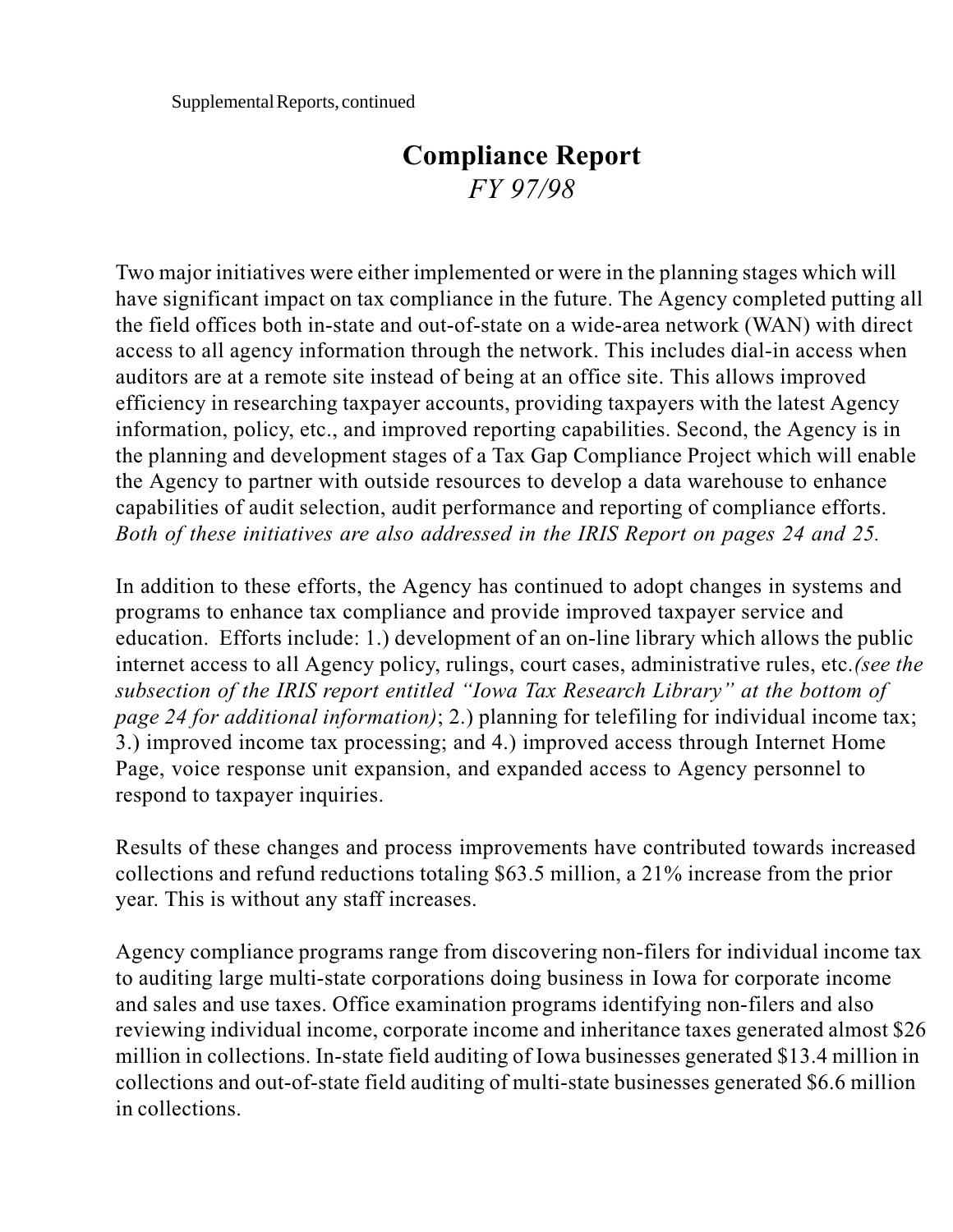Supplemental Reports, continued

A major emphasis of the Agency is to generate voluntary compliance through taxpayer service and education. Over 675,000 phone calls were responded to; more than 44,500 inquiries were made to the Agency's Home Page; and more than 10,000 people attended educational presentations made by Agency staff.

The Agency continues to expand its efforts to provide collection services not only for tax debt but other state debt also. Through partnering with several debt collection providers, the Agency has improved its collection capabilities significantly.

Other non-compliance programs exist for delinquent accounts, business tax non-filers, special events such as fairs, carnivals, flea markets and drug tax enforcement. These activities generated \$27.4 million in FY 98.

### Individual Income Tax Abatements Calendar 1997

The Director of the Department of Revenue and Finance is provided with the statutory authority "to abate any portion of tax, interest or penalties which he determines are excessive in amount, or erroneously or illegally assessed." Abatements apply to those cases in which the initial protest occurs after the 60-day appeal period has expired and in which the taxpayer produces records substantiating the claim to reduced tax liability.

The table below summarizes the individual income tax abatements allowed in calendar 1997:

| 2,210                | \$3,377,962.82 | \$346,452.34               | \$1,302,636.34         | \$5,027,051.50 |
|----------------------|----------------|----------------------------|------------------------|----------------|
| Number<br>of Returns | TA X           | FEES and<br><i>PENALTY</i> | <i><b>INTEREST</b></i> | <i>TOTAL</i>   |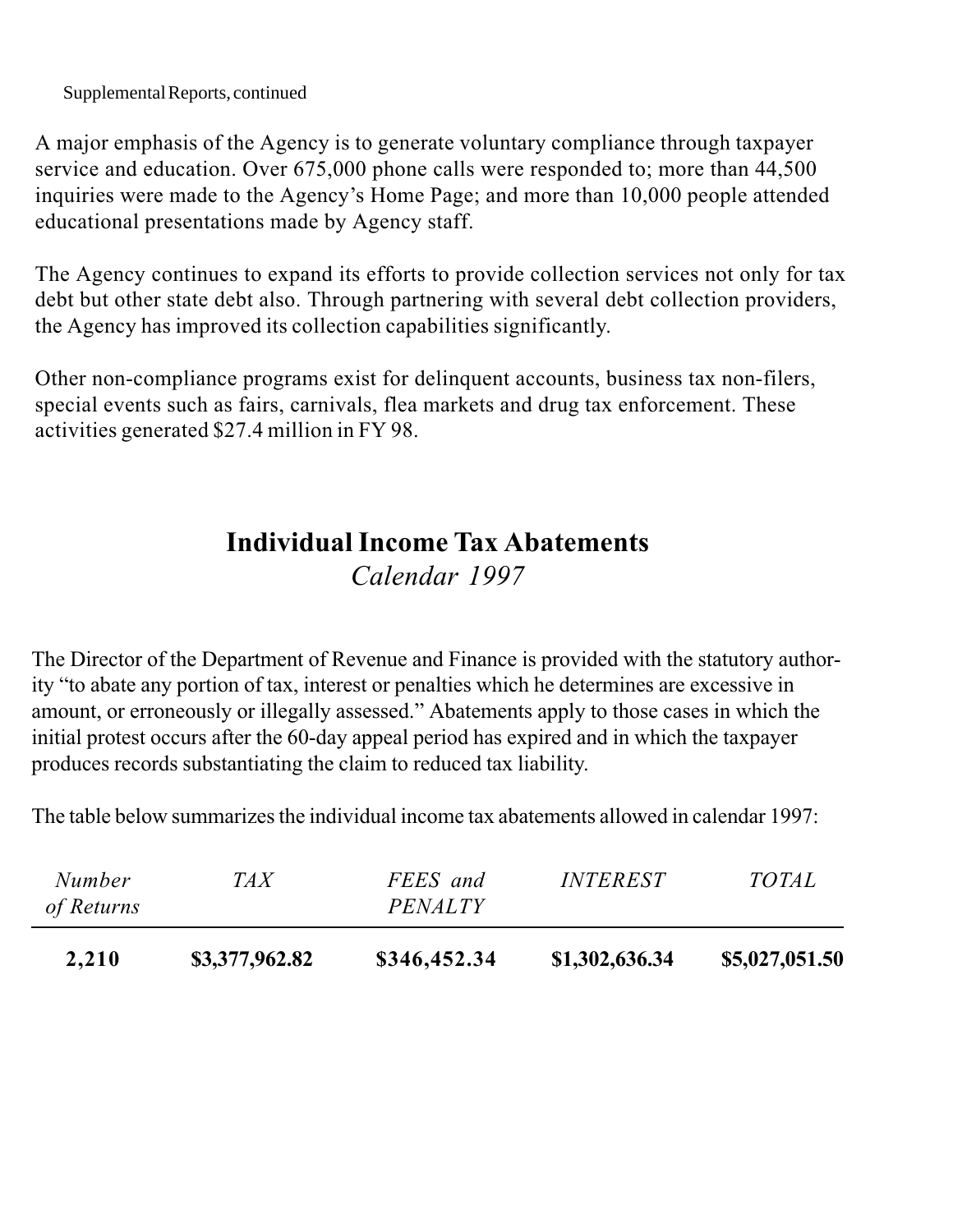# HISTORY OF IOWA TAX RATES

The first major state tax in Iowa was created in 1921 when the state passed a  $2\phi$  per package tax on cigarettes. In 1934 the sales and income taxes were created as property tax relief measures. Since that time several significant changes have occurred, both in the tax base and in the tax rates of Iowa's major revenue sources.

While certain changes in a particular tax base may be of equal or greater importance than changes in the tax rate, the history of the key developments in a particular tax may often be identified through an examination of tax rate changes. Additional information regarding these changes may be obtained by contacting the Internal Resource Management Division of the Iowa Department of Revenue and Finance.

| 1934<br>1953 | tax enacted at $1\% - 5\%$<br>rate changed to $.75\% - 3.75\%$ | 1967<br>1971 | rate changed to $.75\% - 5.25\%$<br>rate changed to $.75\% - 7\%$ |  |
|--------------|----------------------------------------------------------------|--------------|-------------------------------------------------------------------|--|
| 1955         | rate changed to $.8\% - 4\%$                                   | 1975         | rate changed to $.5\% - 13\%$                                     |  |
| 1957         | rate changed to $.75\% - 3.75\%$                               | 1987         | rate changed to $.4\% - 9.98\%$                                   |  |
| 1965         | rate changed to $.75\% - 4.50\%$                               | 1998         | rate changed to $.36\% - 8.98\%$                                  |  |

#### **Individual Income Tax**

#### **Corporation Income Tax**

| 1934 | tax enacted at     | 2% | rate changed to 4%<br>1965           |  |
|------|--------------------|----|--------------------------------------|--|
| 1955 | rate changed to 3% |    | rate changed to $4\% - 8\%$<br>1967  |  |
| 1957 | rate changed to 2% |    | rate changed to $6\% - 10\%$<br>1971 |  |
| 1959 | rate changed to 3% |    | rate changed to $6\% - 12\%$<br>1981 |  |

#### **Sales and Use Tax**

| 1934 | sales tax  |    | 1955 | rate changed to 2.5% |  |
|------|------------|----|------|----------------------|--|
|      | enacted at | 2% | 1957 | rate changed to 2%   |  |
| 1937 | use tax    |    | 1967 | rate changed to 3%   |  |
|      | enacted at | 2% | 1983 | rate changed to 4%   |  |
|      |            |    | 1992 | rate changed to 5%   |  |

#### **Cigarette Tax**

| 1921 | tax enacted at $2\phi$ /package |                 | 1971 | rate changed to $13¢$ |                 |
|------|---------------------------------|-----------------|------|-----------------------|-----------------|
| 1953 | rate changed to                 | 3 <sup>c</sup>  | 1981 | rate changed to       | 18 <sub>c</sub> |
| 1959 | rate changed to $4\phi$         |                 | 1985 | rate changed to $26¢$ |                 |
| 1963 | rate changed to $5\phi$         |                 | 1988 | rate changed to $34¢$ |                 |
| 1965 | rate changed to $8¢$            |                 | 1989 | rate changed to       | 31 <sub>c</sub> |
| 1967 | rate changed to                 | 10 <sub>c</sub> | 1991 | rate changed to       | – 36¢           |
|      |                                 |                 |      |                       |                 |

#### **Motor Fuel / Diesel Fuel Tax**

| 1925 | tax enacted at  | $2\phi$ / gal. gasoline | 1979 | rate changed to | 10¢ / 11.5¢                            |
|------|-----------------|-------------------------|------|-----------------|----------------------------------------|
|      |                 | $2\phi$ / gal. diesel   | 1981 | rate changed to | 13¢ / 13.5¢                            |
| 1943 | rate changed to | 30/30                   | 1982 | rate changed to | 13¢ / 15.5¢                            |
| 1945 | rate changed to | $4\phi/4\phi$           | 1985 | rate changed to | $15¢ / 16.5¢$ (July 1)                 |
| 1953 | rate changed to | 5¢/5¢                   | 1986 |                 | rate changed to $16¢ / 17.5¢$ (Jan. 1) |
| 1955 | rate changed to | 60/60                   | 1987 | rate changed to | 16¢ / 18.5¢                            |
| 1957 | rate changed to | 6¢/7¢                   | 1988 | rate changed to | 18¢ / 20.5¢                            |
| 1965 | rate changed to | $7\epsilon/8\epsilon$   | 1989 | rate changed to | 20¢ / 22.5¢                            |
| 1978 | rate changed to | $8.5\ell/10\ell$        |      |                 |                                        |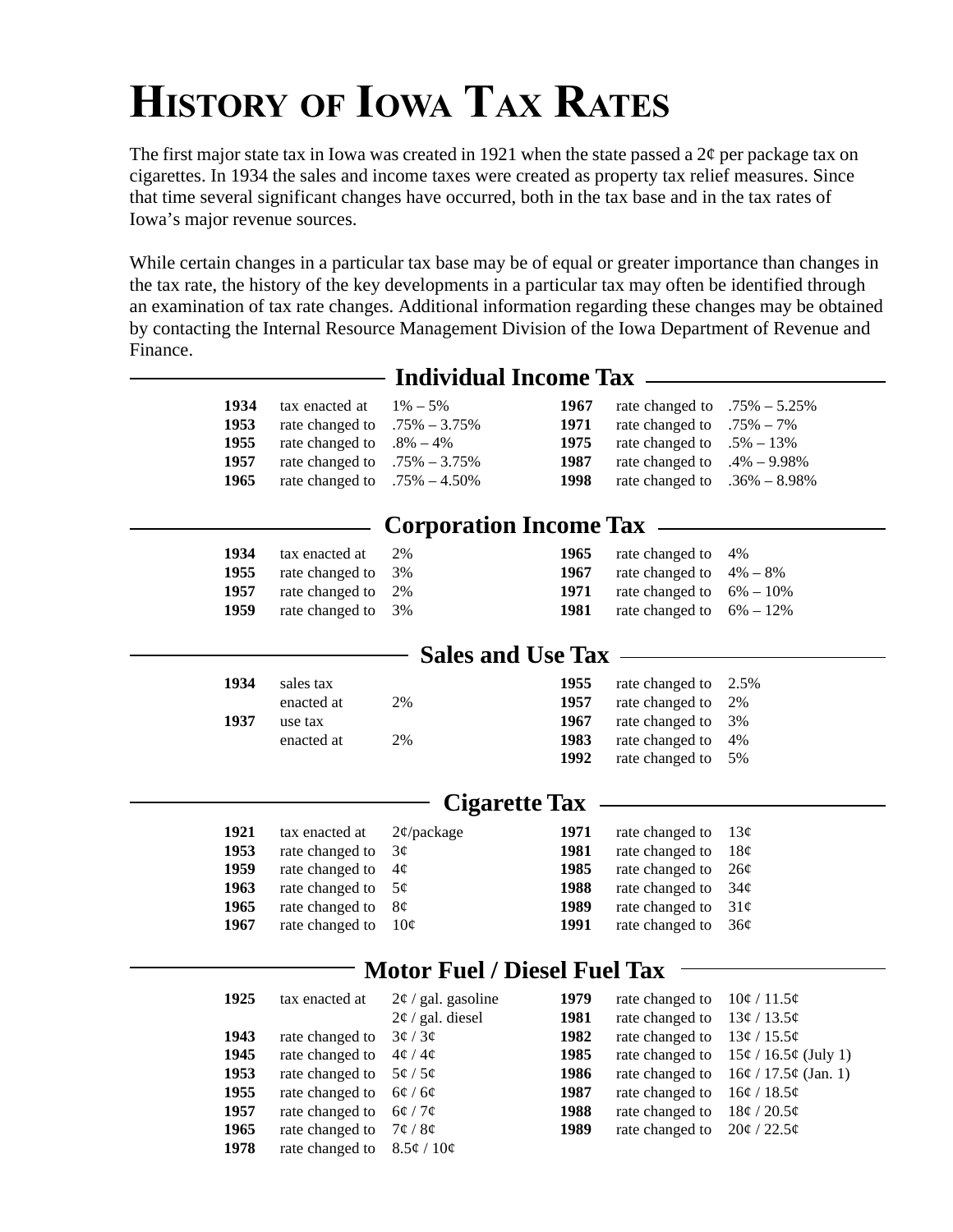## **FIELD OFFICES**

## *State of Iowa Department of Revenue and Finance*

|                 | 060 EQUA              | DICK-                                          | EMMET                            | KD SSUTH        | <b>WENN-</b><br>EBAGO    | <b>WORTH</b><br>CORRO<br>GENROG | <b>WITCHELL</b>                                        | <b>HOWARD</b>                           | <b>WEINESHEK</b>     | 414<br>MAKEE                                  |
|-----------------|-----------------------|------------------------------------------------|----------------------------------|-----------------|--------------------------|---------------------------------|--------------------------------------------------------|-----------------------------------------|----------------------|-----------------------------------------------|
| <b>SIOUX</b>    | OBREN                 | <b>CLAY</b>                                    | PALO:<br>ALTO                    |                 | <b>HANCOCK</b>           | MAID N<br>407                   | <b>FLOYD</b>                                           | CHICK<br>ASAW                           |                      |                                               |
| PLYMOUTH        | CHEROKEE              | <b>BUENA</b><br>VISTA<br><b>STORE</b><br>LAKE. | POG4<br><b>HONTAS</b>            | HUMBOLDT        | WRIGHT                   | FRANKLIN                        | <b>BUTLER</b>                                          | <b>BECNER</b>                           | FAYETTE              | CLAYTON                                       |
| WOODBURY        | IDA                   | SAC                                            | CALHOUN                          | WEBSTER<br>FORT | <b>HAMILTON</b>          | <b>HARDIN</b>                   | GRUNDY                                                 | <b>BLACK</b><br><b>HAWK</b><br>WATERLOO | <b>BUCHANAN</b>      | <b>DUOUSTER</b><br><b>DELAWARE</b><br>DUBJOUE |
| <b>BRUSCITY</b> |                       |                                                | CARROLL                          | GREENE          | BOONE                    |                                 | MARSHALL                                               | <b>TANA</b>                             | <b>BENTON</b>        | L INN<br>JONES                                |
| MONONA.         |                       | <b>CRAWFORD</b>                                |                                  |                 | <b>POLK</b>              | <b>STORY</b>                    |                                                        |                                         |                      | 8898                                          |
|                 | HARRISON              | SHELBY                                         | <b>GUTHRIE</b><br><b>AUDUBON</b> | CALLAB          | 日期<br><b>HIO NES</b>     |                                 | <b>JASPER</b>                                          | POW-<br>EBHIEK                          | IOWA.                | CEDAR<br>JOHN SON                             |
|                 | POTTAWAT TAN IE       | CASS                                           |                                  | ADAR            | WARREN<br><b>MADISON</b> | <b>MARION</b>                   | MAHABKA.                                               | <b>KEOKUK</b>                           |                      | MUSCATINE<br>WASH-<br><b>INGTON</b>           |
|                 | <b>COUNCIL BLUTTS</b> |                                                |                                  |                 |                          |                                 |                                                        | WAPELLO                                 |                      | <b>LOUISA</b>                                 |
|                 | <b>MILLS</b>          | <b>MONT</b><br><b>GONERY</b>                   | <b>ADAMS</b>                     | <b>UNION</b>    | CLARKE                   | LUCAS                           | MONROE                                                 | OTTURNS                                 | JEPPER-<br>80N       | DER<br>MOINES<br><b>HENRY</b>                 |
|                 | <b>FREMONT</b>        | <b>PAGE</b>                                    | TAYLOR                           | PINGGOLD        | DECATUR                  | <b>WAYNE</b>                    | AFRA-<br>NO DBE                                        | DAW B                                   | <b>VAN</b><br>BUREN- | <b>MORE</b> N<br>ШL<br>LEE                    |
|                 |                       |                                                |                                  |                 |                          |                                 |                                                        |                                         |                      |                                               |
|                 |                       |                                                |                                  |                 |                          |                                 |                                                        |                                         |                      |                                               |
|                 |                       |                                                |                                  |                 |                          |                                 |                                                        |                                         |                      |                                               |
|                 |                       |                                                |                                  |                 |                          | REVENUE                         |                                                        |                                         |                      |                                               |
|                 |                       |                                                |                                  |                 |                          | OFFICES                         |                                                        |                                         |                      |                                               |
|                 |                       |                                                |                                  |                 |                          | LOTTERY<br>OFROES               |                                                        |                                         |                      |                                               |
|                 |                       |                                                |                                  |                 |                          |                                 |                                                        |                                         |                      |                                               |
|                 |                       |                                                |                                  |                 |                          |                                 |                                                        |                                         |                      |                                               |
|                 |                       |                                                |                                  |                 |                          |                                 | The Department also has<br>out-of-state field auditors |                                         |                      |                                               |
|                 |                       |                                                |                                  |                 |                          |                                 | $\blacksquare$ located in : $\blacksquare$             |                                         |                      |                                               |
|                 |                       |                                                |                                  |                 | Illinois Kansas          |                                 |                                                        |                                         |                      |                                               |
|                 |                       |                                                |                                  |                 |                          | Minnesota<br>Ohio               | New Jersey New York                                    |                                         |                      |                                               |